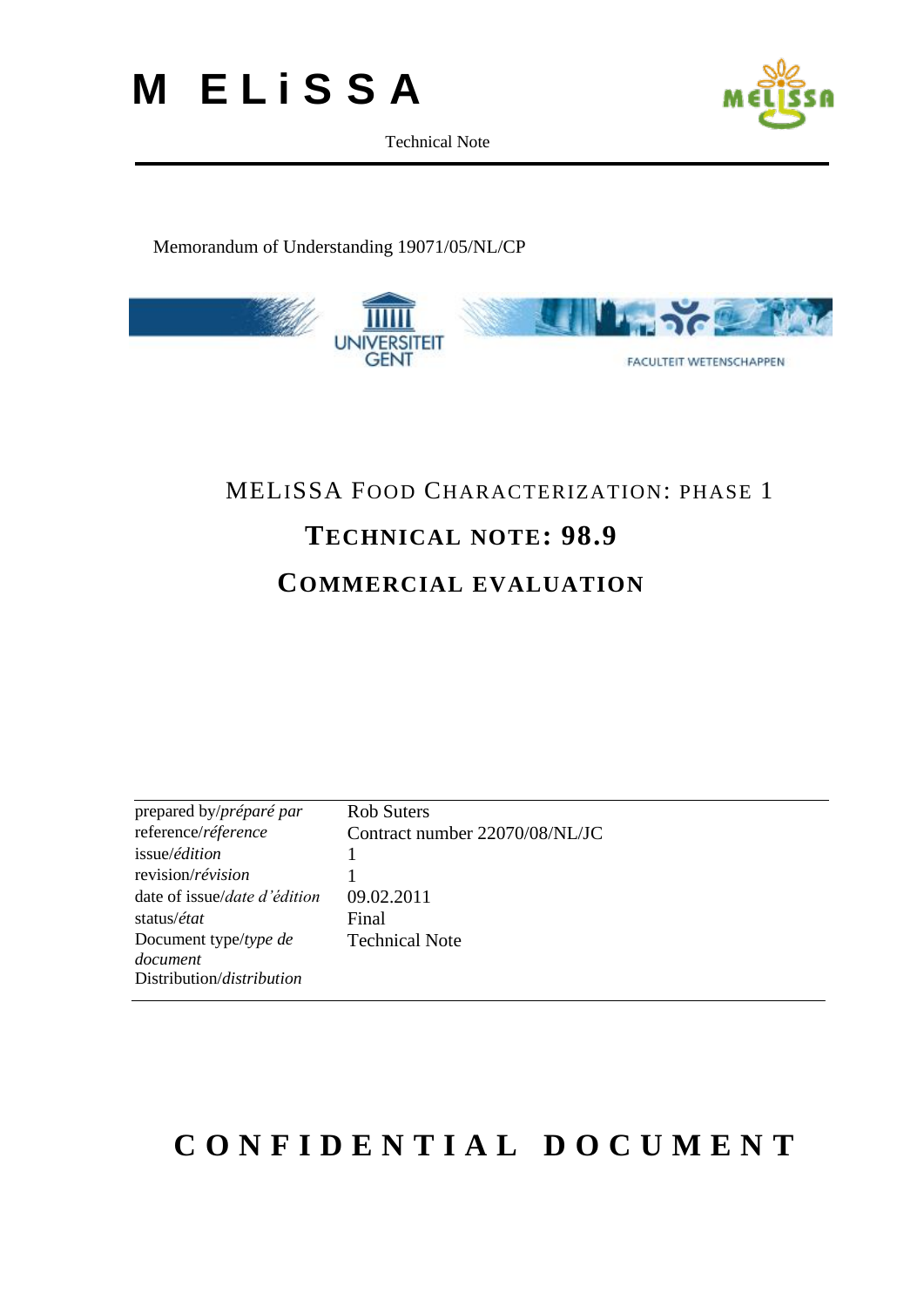



issue 1 revision 1

page ii of v

### **A P P R O V A L**

| Title | Commercial evaluation | 1ssue               | revision 1 |
|-------|-----------------------|---------------------|------------|
| titre |                       | <i><b>issue</b></i> | revision   |
|       |                       |                     |            |

| author | Rob Suters | date | 09.02.2011 |
|--------|------------|------|------------|
| auteur |            | date |            |
|        |            |      |            |

| Reviewed | Katrien Molders, Dominique Van Der Straeten | date | 09.02.2011 |
|----------|---------------------------------------------|------|------------|
| by       |                                             | date |            |
| (UGent)  |                                             |      |            |
| approved | Dominique Van Der Straeten                  |      | 16.02.2011 |
| by       |                                             |      |            |
| (UGent)  |                                             |      |            |
| approuvé |                                             |      |            |
| by       |                                             |      |            |

### **C H A N G E L O G**

| reason for change /raison du | $ issue $ issue/ <i>issue</i> $ revision/revisio date date $ |  |
|------------------------------|--------------------------------------------------------------|--|
| changement                   |                                                              |  |
|                              |                                                              |  |
|                              |                                                              |  |

### **C H A N G E R E C O R D**

Issue: 1 Revision: 1

| reason for change/raison du changement | $\vert \text{page}(s)/\text{page}(s) \vert$ | paragraph(s)/paragraph( |
|----------------------------------------|---------------------------------------------|-------------------------|
|                                        |                                             |                         |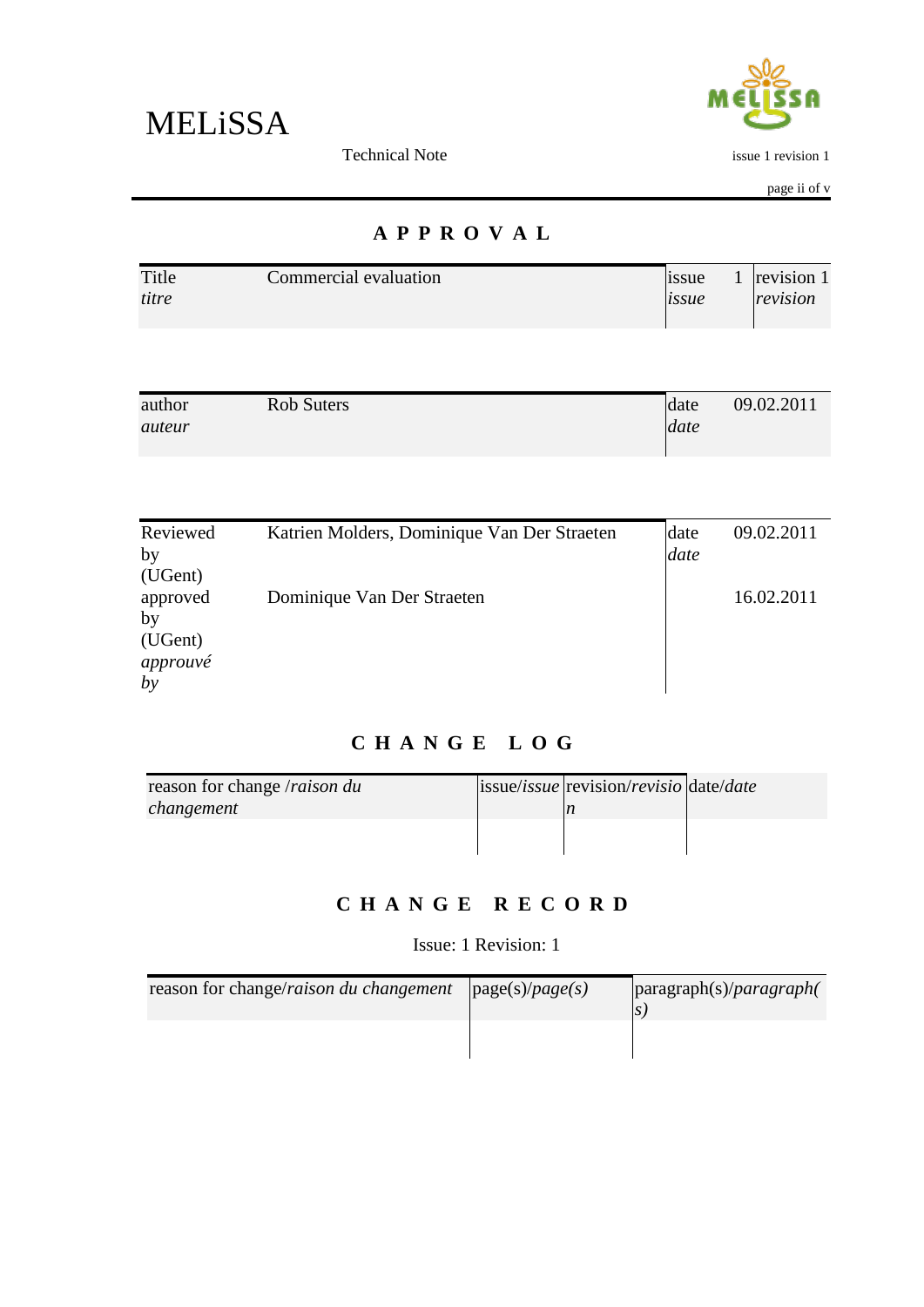**Technical Note** 



issue 1 revision 1

page iii of v

### TABLE OF CONTENTS

| $\boldsymbol{l}$     |                  |                                                                   |  |
|----------------------|------------------|-------------------------------------------------------------------|--|
|                      | 1.1              |                                                                   |  |
|                      | 1.2              | About the Melissa Food Characterisation Phase 1 research program1 |  |
|                      | 1.3              |                                                                   |  |
| $\overline{2}$       |                  |                                                                   |  |
|                      | 2.1              |                                                                   |  |
|                      | $2.2\,$<br>2.2.1 |                                                                   |  |
|                      | 2.3              |                                                                   |  |
|                      | 2.3.1            |                                                                   |  |
|                      | 2.3.2            |                                                                   |  |
| $\boldsymbol{\beta}$ |                  |                                                                   |  |
|                      | 3.1              |                                                                   |  |
|                      | 3.2              |                                                                   |  |
| $\boldsymbol{4}$     |                  |                                                                   |  |
|                      | 4.1              |                                                                   |  |
| 5                    |                  |                                                                   |  |
|                      | 5.1              |                                                                   |  |
|                      | 5.2              |                                                                   |  |
|                      | 5.3              |                                                                   |  |
|                      | 5.4              |                                                                   |  |
|                      | 5.5              |                                                                   |  |
| 6                    |                  |                                                                   |  |
|                      | 6.1              |                                                                   |  |
|                      | 6.2              |                                                                   |  |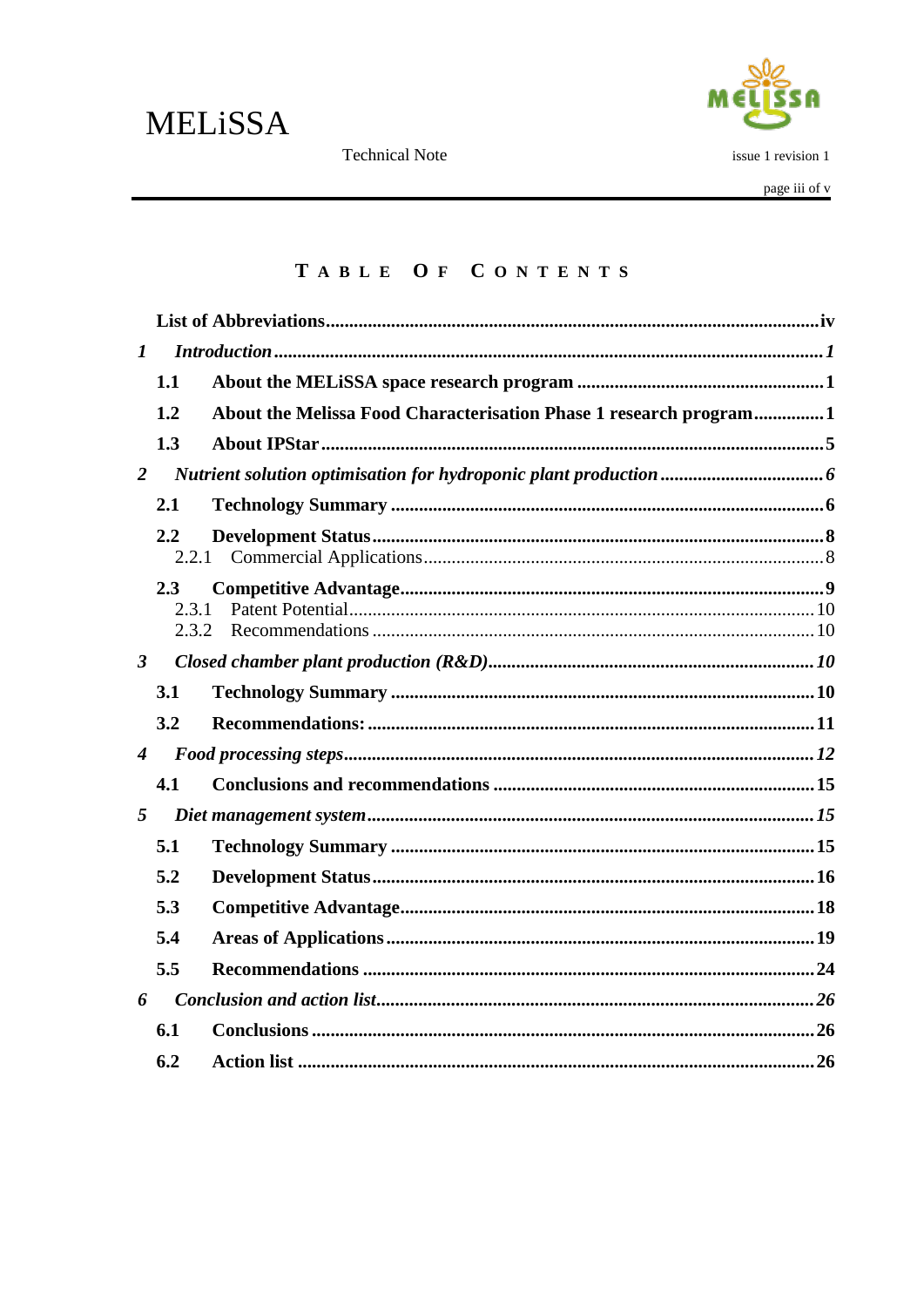

issue 1 revision 1

page iv of v

#### List of Abbreviations

Technical Note

<span id="page-3-0"></span>

| AD:      | <b>Applicable Document</b>                         |
|----------|----------------------------------------------------|
| ADF:     | <b>Alain Ducasse Formation</b>                     |
| AIL:     | <b>Action Item List</b>                            |
| ALISSE:  | <b>Advanced Life Support System Evaluator</b>      |
| AOAC:    | <b>Association of Official Analytical Chemists</b> |
| DDR:     | <b>Detailed Design Review</b>                      |
| DO:      | Dissolved Oxygen                                   |
| ECLSS:   | <b>Environmental Closed Life Support System</b>    |
| ESA:     | European Space Agency                              |
| ESR:     | <b>European Standard Rack</b>                      |
| FPPS:    | Food Production and Preparation system             |
| FPU:     | <b>Food Preparation Unit</b>                       |
| HAR:     | Hardware Acceptance Review                         |
| IPL:     | <b>Institut Paul Lambin</b>                        |
| ISS:     | <b>International Space Station</b>                 |
| LEO:     | Low Earth Orbit                                    |
| LSS:     | Life Support System                                |
| MELiSSA: | Micro Ecological Life Support System Alternative   |
| NASA:    | National Aeronautics and Space Administration      |
| PCU:     | <b>Plant Characterisation Unit</b>                 |
| PPU:     | <b>Plant Production Unit</b>                       |
| P&ID:    | Process and Implementation Diagram                 |
| PDR:     | <b>Preliminary Design Review</b>                   |
| RD:      | Reference Document                                 |
| RH:      | <b>Relative Humidity</b>                           |
| ROM:     | Rough Order of Magnitude                           |
| SRR:     | <b>System Requirements Review</b>                  |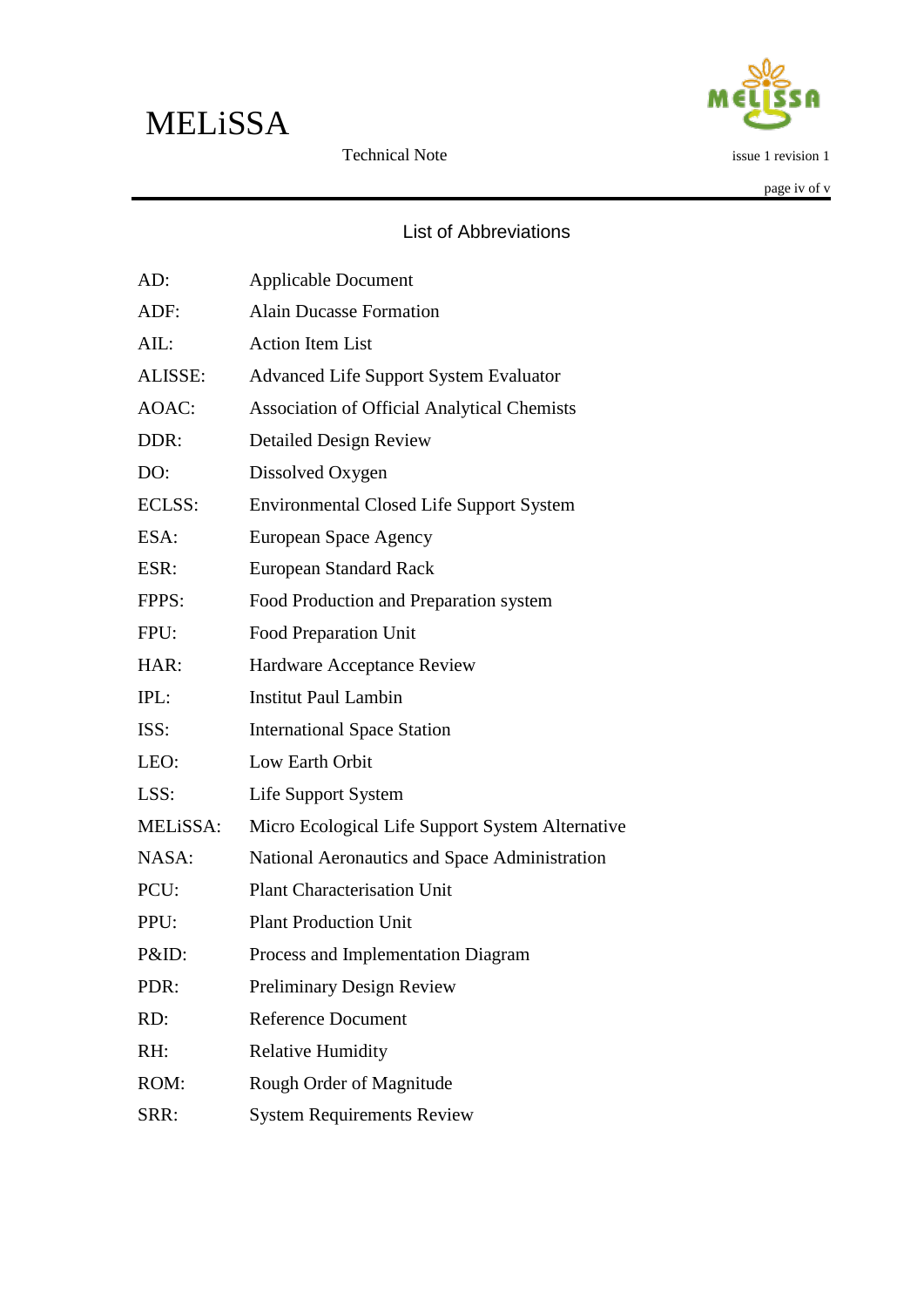ſ A

Technical Note

page v of v

issue 1 revision 1

ST: Sub-Task

TN: Technical Note

UBP: Université Blaise Pascal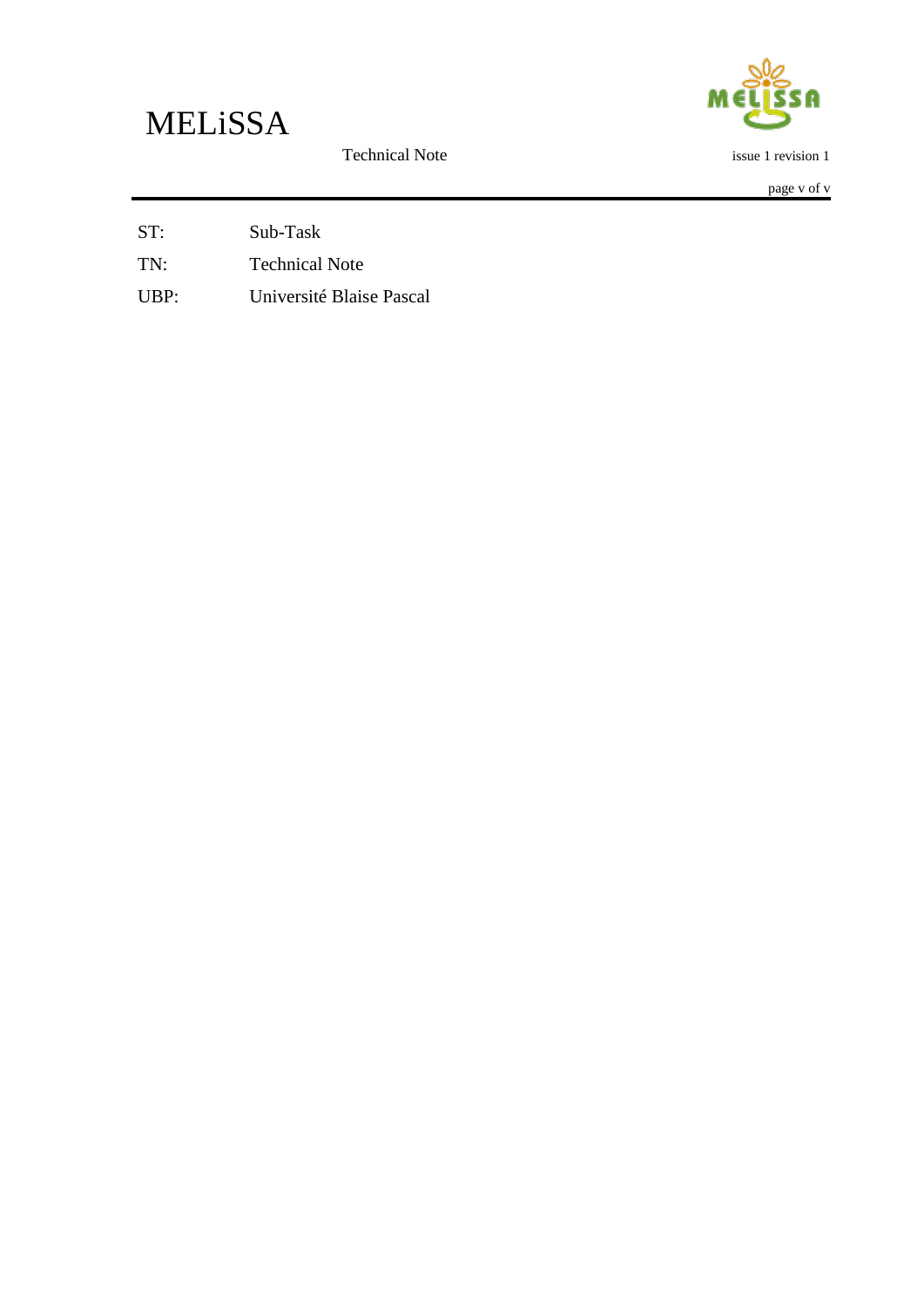

### <span id="page-5-0"></span>**1 Introduction**

#### <span id="page-5-1"></span>**1.1 About the MELiSSA space research program**

The acronym MELiSSA means 'Micro-Ecological Life Support Alternative' and is a development program of a microbiological and horticultural plant based ecosystem. The system is used for regenerative life support systems for long-term space missions to lunar bases or flights to Mars.

The basis of MELiSSA is the treatment, recovery and recycling of edible biomass, water and oxygen from human waste and carbon dioxide. The scale and advanced stage of technologies that have been developed to overcome the numerous technical challenges is substantial. Many of these solutions directly impact and present solutions to environmental issues on earth. Examples include: optimized water treatment systems, sewage systems, recycling of waste, controlled crop growth. And the list continues. All technology developed until now is described in Technical Notes.

### <span id="page-5-2"></span>**1.2 About the Melissa Food Characterisation Phase 1 research program**

Long term manned space missions require life support systems to sustain day-to-day life of the crew. Life Support technology used during short term missions today is inadequate (most of the consumables are just re-supplied to the ISS), and insufficient for long term missions (Lunar or Martian exploration). For such missions most of the consumables will have to be produced in situ and therefore, Life Support Systems must be designed regenerative.

Europe has built up expertise in the various Life Support areas and a considerable reservoir of competence is now available regarding air recycling, water recycling (grey, yellow, black), waste management, food production as well as associated quality control, including monitoring, detection and taking countermeasures. Technology development and associated characterization are rather well advanced for air, water and wastes treatment, however food

| This document is confidential property of the MELISSA partners and shall not be used, duplicated, |  |
|---------------------------------------------------------------------------------------------------|--|
|                                                                                                   |  |
| Memorandum of Understanding 19071/05/NL/CP                                                        |  |
|                                                                                                   |  |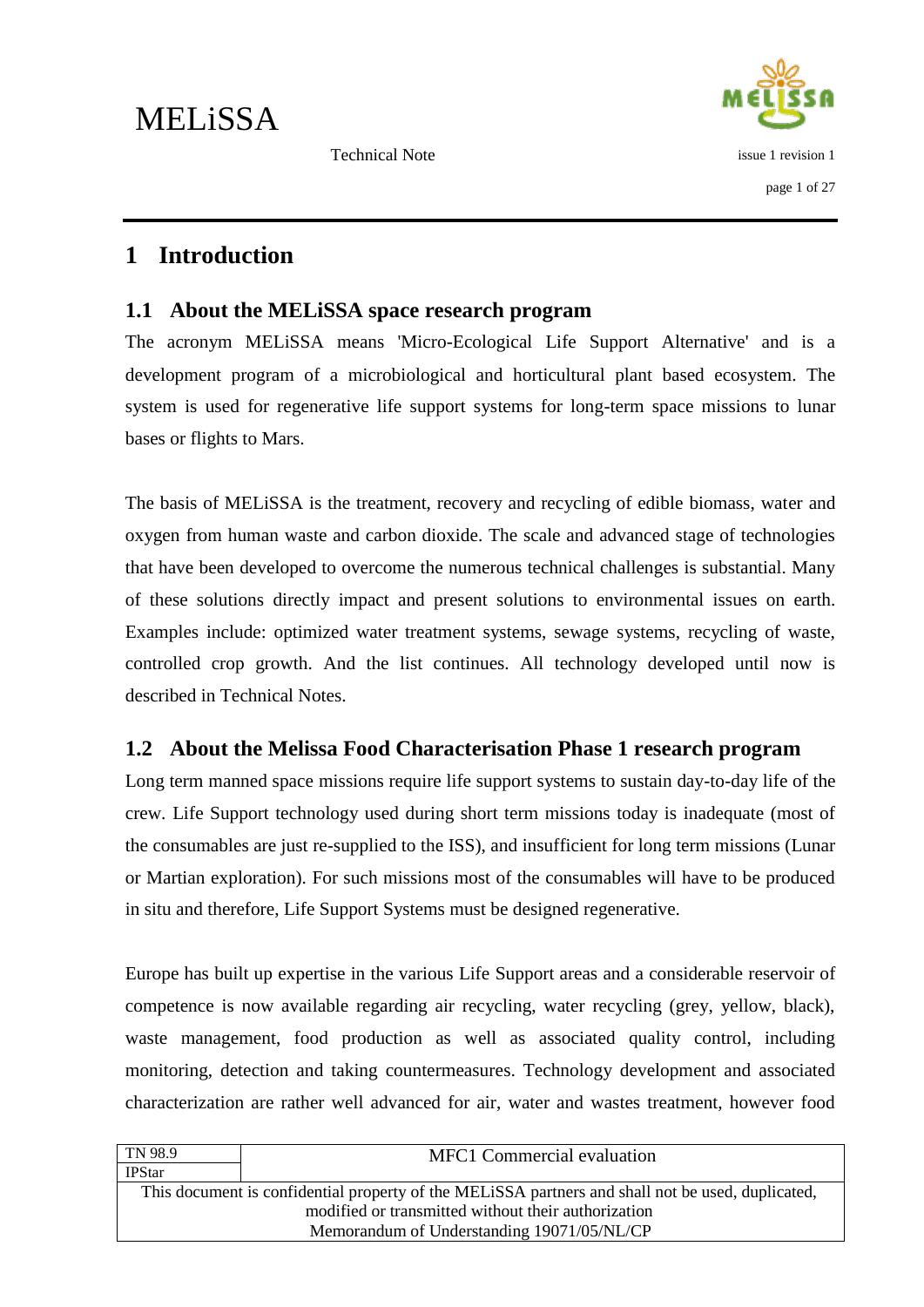issue 1 revision 1

Technical Note

page 2 of 27

system development remains an area where a big step with respect to: i) characterization, ii) understanding and iii) engineering has to be taken.

A food system is generally considered as the complete chain of production and preparation of the food. That is from the higher plant (vegetable crop) selection and production to the final edible food product elaboration, which will end up on the crew plate. By producing higher plant and elaborated edible food products, additional waste is generated (around 50% of the produced biomass is generally considered as non-edible), which will enter the ECLSS waste treatment system. Therefore, in order to maintain the performance of the recycling loop, the characterization of the produced biomass (edible and non edible) is a key issue towards a closed regenerative system.

With the aim to elaborate a roadmap for a food production and preparation strategy as well as associated process optimization, an AURORA study has been carried out and several critical points were identified. With regards to medical issues, a lack of clear nutritional specifications for elaboration of crew diet was reported. With regards to life support issues, the study demonstrated the lack of generic tools to evaluate the cost of a food system (with respect to mass, energy, crew time). In addition, a lack of appropriate food products data (i.e. nutritional composition, nutritional stability, shelf life…), including higher plants composition (edible and non edible), was demonstrated. This concerns as well information on evolution of plant nutritional properties versus cultivation as transformation conditions, which is a key point when designing crew diet and waste recycling loop (e.g. MELiSSA wastes management part).

Based on these conclusions, several parallel studies were initiated to obtain necessary knowledge:

TN 98.9 MFC1 Commercial evaluation - In the frame of a study, MEliSSA recipes were created and implemented in the Long Term Bed Rest in 2005. First of all, the study demonstrated the possibility to elaborate acceptable dishes with a limited number of selected plants meanwhile respecting the nutritional specifications given for the bed rest. In addition, this study confirmed the lack of appropriate

| <b>IPStar</b> |                                                                                                   |
|---------------|---------------------------------------------------------------------------------------------------|
|               | This document is confidential property of the MELISSA partners and shall not be used, duplicated, |
|               | modified or transmitted without their authorization                                               |
|               | Memorandum of Understanding 19071/05/NL/CP                                                        |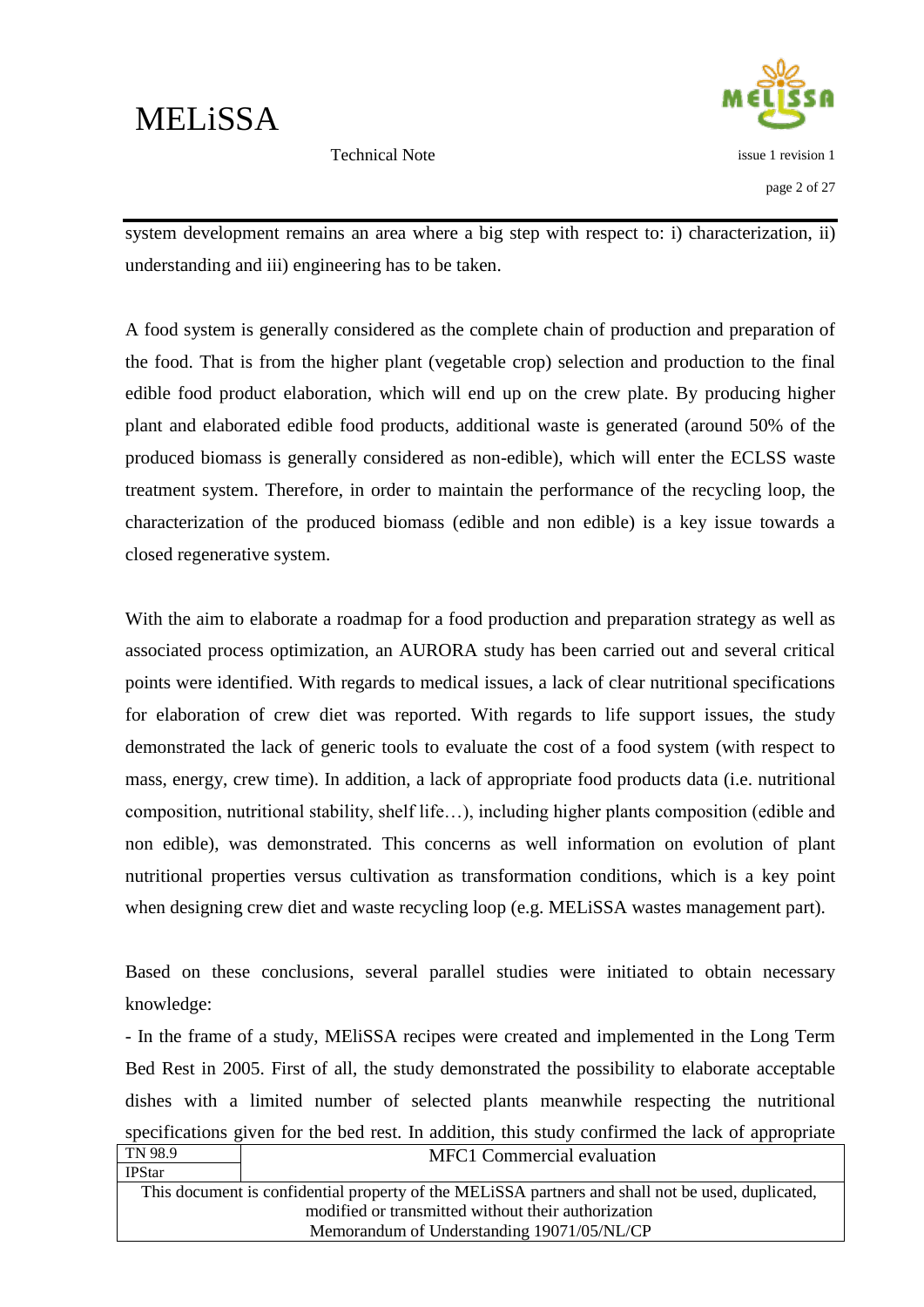

Technical Note

page 3 of 27

nutritional data, which was previously identified. The current knowledge published in nutritional databases is generally limited to field crops without precision of variety/cultivar and environmental growth conditions as well as semi elaborated products for which the transformation conditions are not known

- In the frame of another study, the preliminary MELiSSA food database was developed to evaluate the cost of a Food Production and Preparation System (FPPS). This tool was conceived to include all data from the plant production system to the ultimate recipes preparation equipment and it proposes additional functionalities as for instance diet management system. Due to the need to close the ECLSS loop, and consequently the necessity to couple many processes together, the current leitmotiv for each technology developed is the understanding, modeling and control of every single unit. Today, if the MELiSSA compartments are now rather well defined for 4 chemical elements, namely C, H, N, and O, this limited level of definition is only a preliminary step of the characterization necessary for a complete understanding of the MELiSSA loop. Regarding food sources, mainly higher plants, this level of characterization is far from being complete and from allowing a good understanding and a proper modeling approach. Therefore, an Aurora activity and a GSTP activity were placed to get a preliminary understanding and basic modeling of the plant metabolism, as well as the preliminary design of a instrument required to study higher plant canopy.

For all the reasons mentioned above, and in front of the high quantity of work to be performed (i.e. the most frequently number of crops considered by space agencies is in the order of 32), it is today of major importance:

- to approach the food production and preparation at the system level, and to tackle the issue with a global approach,

- to progress on the understanding and characterization of food preparation processes,

- to progress in the characterization and modeling of higher plant (i.e. plant characterization) via the developments of a well defined generic facility (PCU),

| TN 98.9                                                                                           | MFC1 Commercial evaluation |  |
|---------------------------------------------------------------------------------------------------|----------------------------|--|
| <b>IPStar</b>                                                                                     |                            |  |
| This document is confidential property of the MELISSA partners and shall not be used, duplicated, |                            |  |
| modified or transmitted without their authorization                                               |                            |  |
| Memorandum of Understanding 19071/05/NL/CP                                                        |                            |  |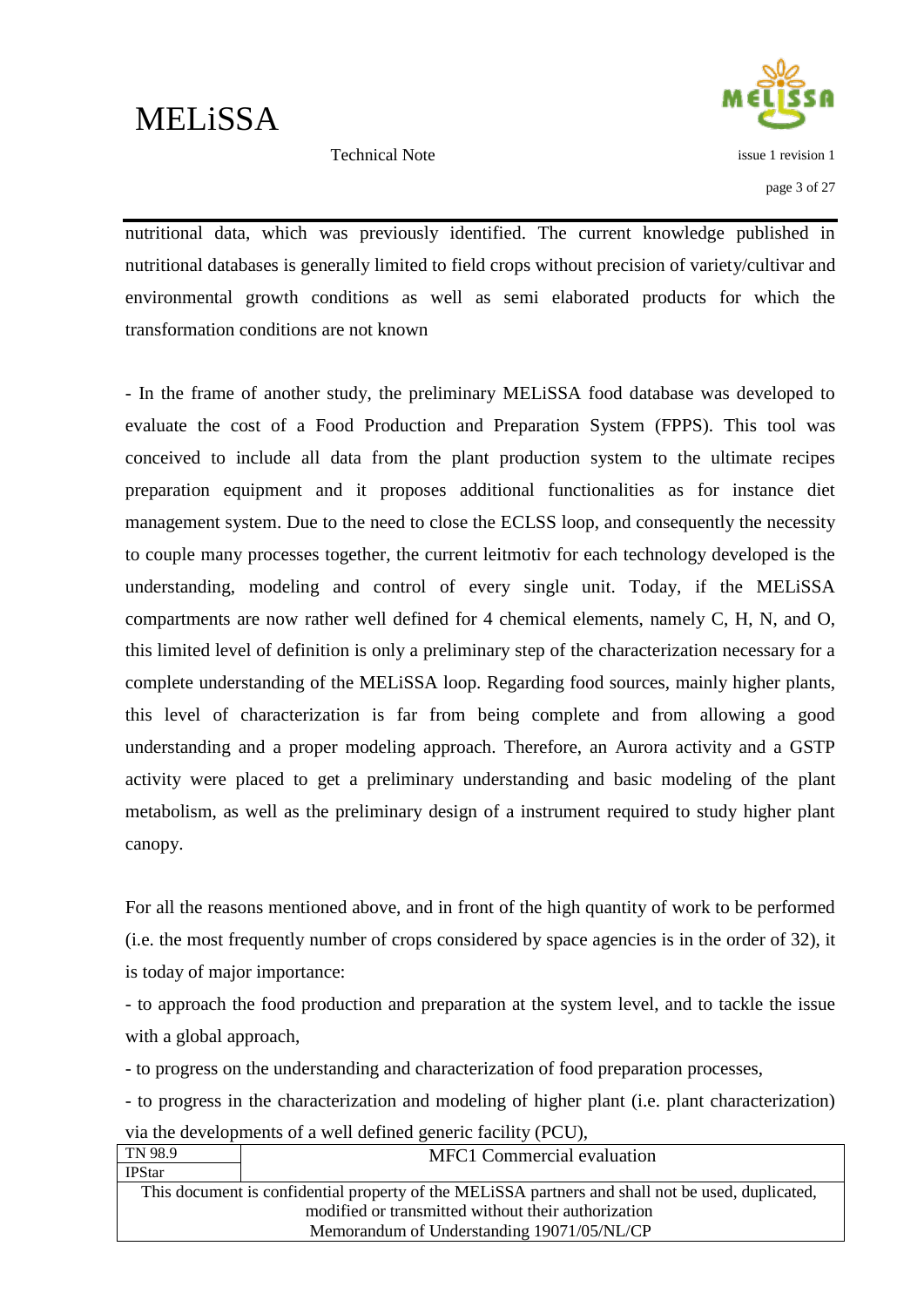Technical Note



For budgetary reasons, it has been decided to initiate this study with only 4 vegetable crops: wheat, durum wheat, potato and soybean. Those crops are the most important in the diet requirements fulfilment.

The study is divided in 2 phases:

Phase 1:

- Definition of the requirements for a food production and preparation system (FPPS)
- Definition of the FPPS sub-system requirements
- Review of the sub-system state of the art and identification of criticalities
- Preliminary trade-off of representative crop cultivars
- Preliminary trade-off of food preparation processes
- Elaboration of the requirements for a plant characterization unit
- Preliminary Design of the plant characterisation unit
- Critical sub-systems study and selection
- Detailed design of the plant characterisation unit, which will be a ground research facility,

#### Phase 2:

- Construction, installation and functional tests of the PCU

- Tests performance (overall 500 days test are minimum requirement on each crop)

- Further development of mathematical modeling (including chemical and nutritional evolution of plants versus environmental culture conditions)

- Results evaluation

- Roadmap for the development of a food production and preparation system (FPPS), which will be the future in space (i.e. microgravity and reduced gravity applications) facility for food production and preparation.

The present commercial evaluation concerns only the phase 1 of the activity. The technology is still at a very early stage which limits the perspective of this commercial evaluation.

| TN 98.9                                                                                           | MFC1 Commercial evaluation                 |  |
|---------------------------------------------------------------------------------------------------|--------------------------------------------|--|
| <b>IPStar</b>                                                                                     |                                            |  |
| This document is confidential property of the MELISSA partners and shall not be used, duplicated, |                                            |  |
| modified or transmitted without their authorization                                               |                                            |  |
|                                                                                                   | Memorandum of Understanding 19071/05/NL/CP |  |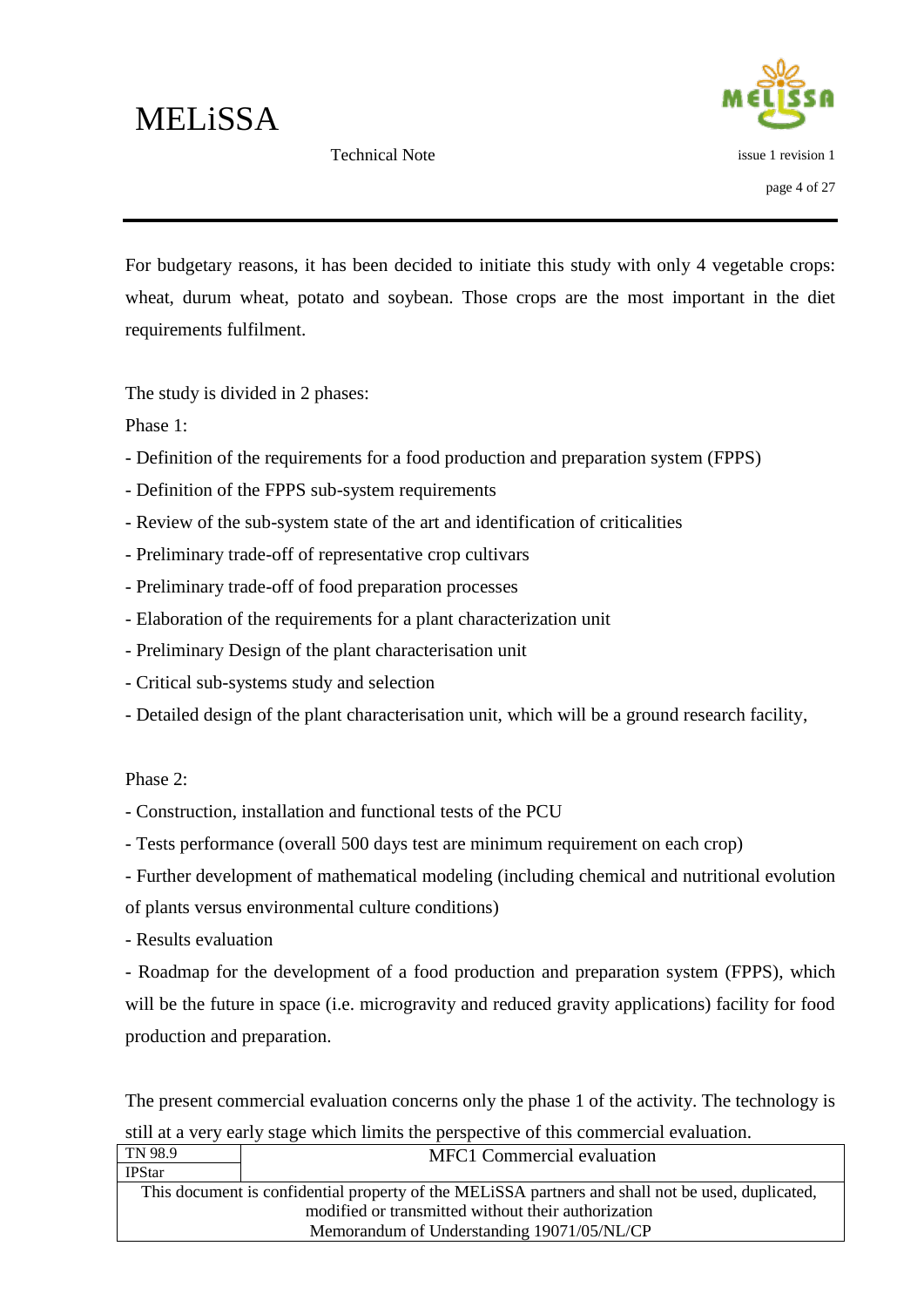Technical Note



Found within this commercial evaluation is an initial market survey and assessment of the possibilities for valorization of the developed knowledge. This task is associated with the workpackage MFC Phase1 Project Work package 9000 "Management and commercial evaluation" mentioned below, within the framework of the Food Characterisation phase 1 of the MELISSA ESA/ESTEC Project, hereafter referred to as MFC Phase1 Project.

### <span id="page-9-0"></span>**1.3 About IPStar**

IPStar is the valorization and technology transfer company for commercialization of technologies originating from the ESA MELiSSA research program. IPStar works in close cooperation with a large team of scientists that belong to the MELiSSA group.

For further information: Rob Ch.J. Suters IPStar BV Brouwerijstraat 8 5241CS "s-Hertogenbosch The Netherlands Tel.: +31 (0)65 02 66 263 Fax: +31 (0)84 83 50 805 Email: rs@ipstar.nl

| <b>MFC1</b> Commercial evaluation                                                                 |  |
|---------------------------------------------------------------------------------------------------|--|
|                                                                                                   |  |
| This document is confidential property of the MELISSA partners and shall not be used, duplicated, |  |
| modified or transmitted without their authorization                                               |  |
| Memorandum of Understanding 19071/05/NL/CP                                                        |  |
|                                                                                                   |  |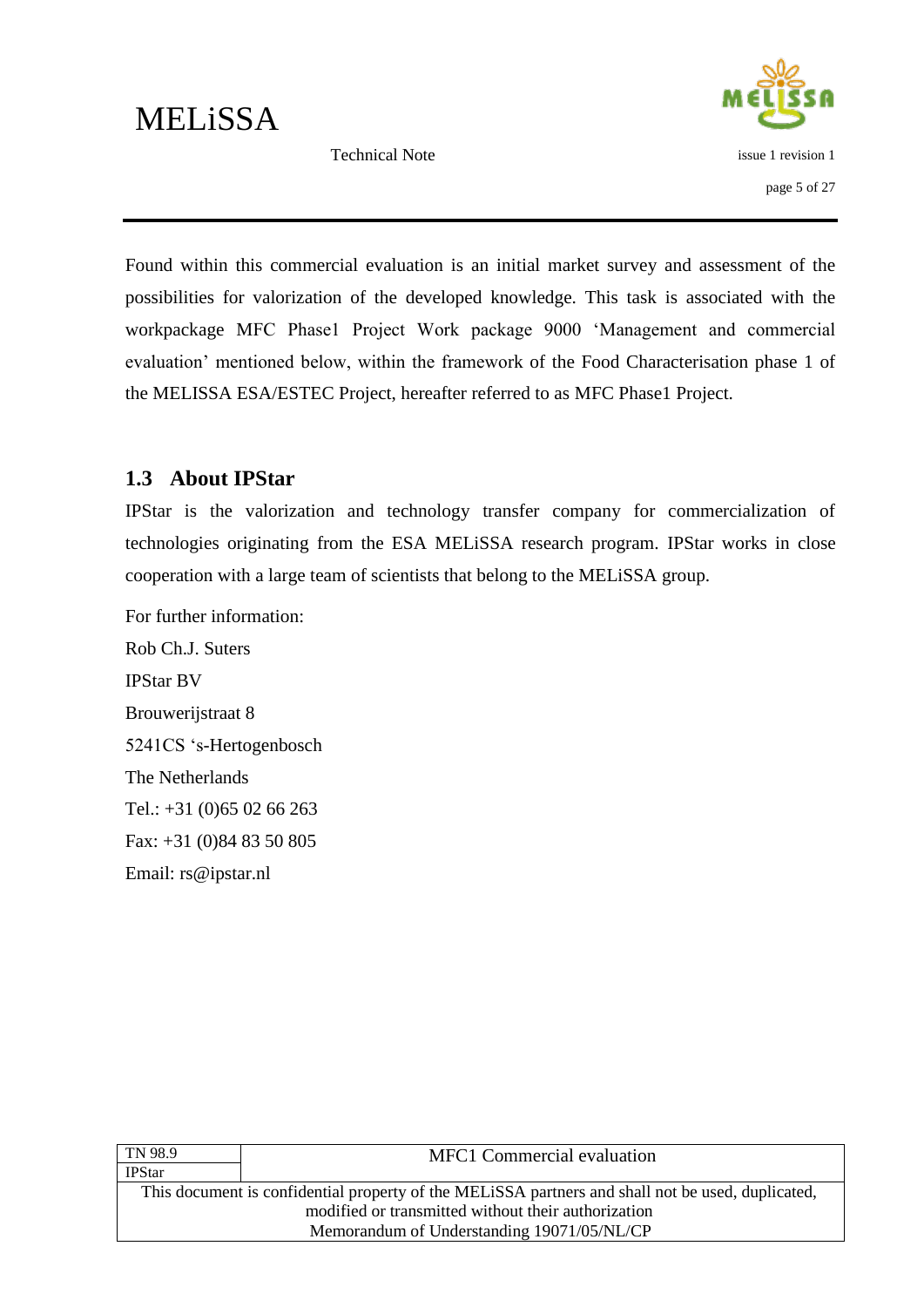

### <span id="page-10-0"></span>**2 Nutrient solution optimisation for hydroponic plant production**

### <span id="page-10-1"></span>**2.1 Technology Summary**

Hydroponics is a method of growing plants using mineral nutrient solutions, in water, without soil. Terrestrial plants may be grown with their roots in the mineral nutrient solution only or in an inert medium, such as perlite, gravel, mineral wool, or coconut husk. Researchers discovered in the 19th century that plants absorb essential mineral nutrients as inorganic ions in water. In natural conditions, soil acts as a mineral nutrient reservoir but the soil itself is not essential to plant growth. When the mineral nutrients in the soil dissolve in water, plant roots are able to absorb them. When the required mineral nutrients are introduced into a plant's water supply artificially, soil is no longer required for the plant to thrive. Almost any terrestrial plant will grow with hydroponics. Hydroponics is also a standard technique in biology research and teaching.

Some of the reasons why hydroponics is being adapted around the world for food production are the following:

\* No soil is needed

\* The water stays in the system and can be reused- thus, lower water costs

- \* It is possible to control the nutrition levels in their entirety- thus, lower nutrition costs
- \* No nutrition pollution is released into the environment because of the controlled system
- \* Stable and high yields

Today, hydroponics is an established branch of agronomy. Progress has been rapid, and results obtained in various countries have proved it to be thoroughly practical and to have very definite advantages over conventional methods of horticulture. The two chief merits of the

| TN 98.9                                             | <b>MFC1</b> Commercial evaluation                                                                 |
|-----------------------------------------------------|---------------------------------------------------------------------------------------------------|
| <b>IPStar</b>                                       |                                                                                                   |
|                                                     | This document is confidential property of the MELISSA partners and shall not be used, duplicated, |
| modified or transmitted without their authorization |                                                                                                   |
| Memorandum of Understanding 19071/05/NL/CP          |                                                                                                   |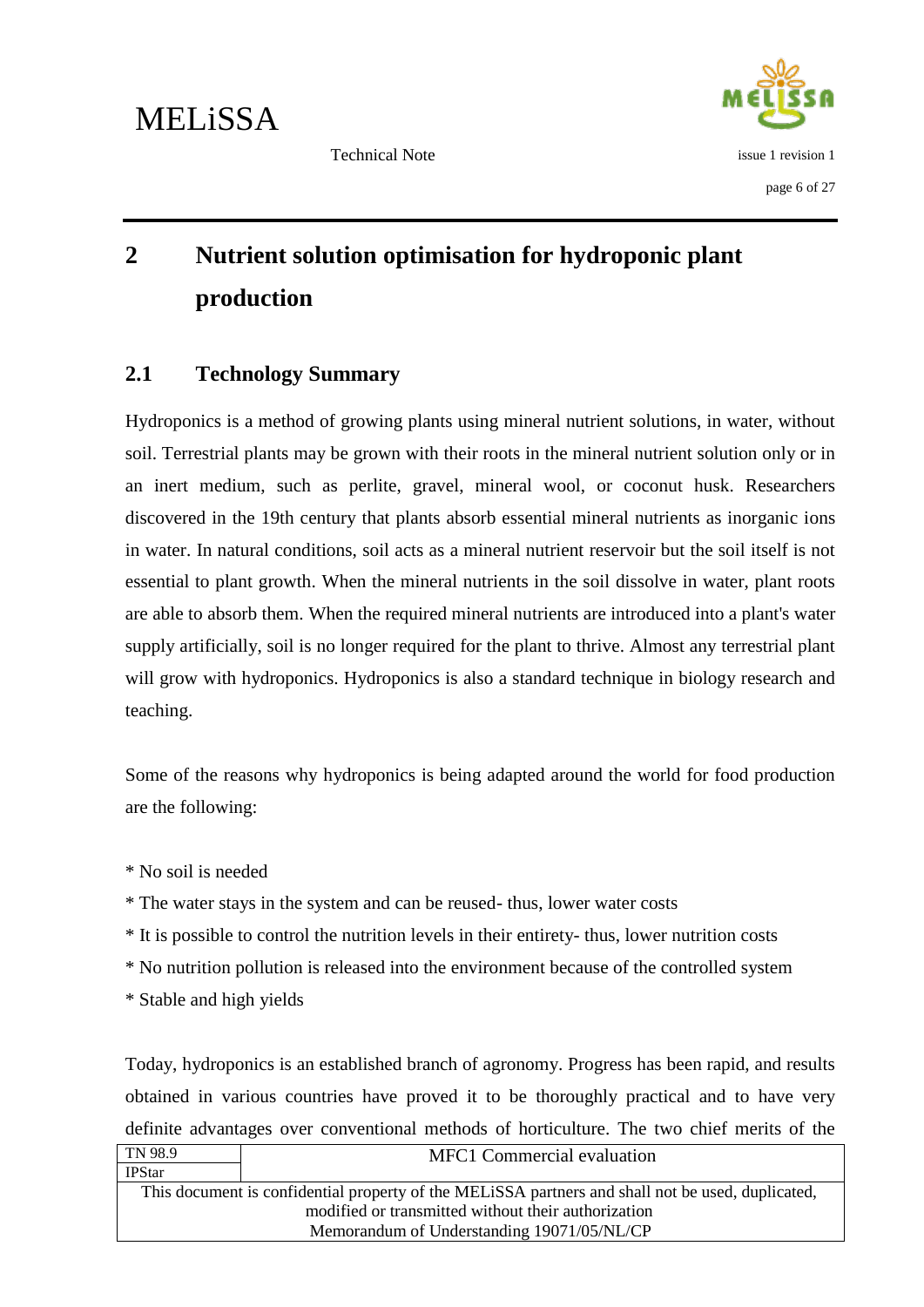

Technical Note

soil-less cultivation of plants are, first, much higher crop yields, and second, hydroponics can be used in places where in-ground agriculture or gardening is not possible.

During the course of this commercial study an interview took place with Mr. Tom van der Kooij, manager operations at HZPV Holland BV. HZPC Holland B.V. acted as subcontractor with University of Ghent based upon their practical experience and expertise working with hydroponic cultures especially for potatoes. HZPC was established after the merger of two of the leading seed potato exporting companies in Holland, Hettema and De ZPC, each with 100 years of experience.

The core business of HZPC is the breeding, growing and marketing of seed potatoes. HZPC is one of the worlds largest private seed potato companies. Approximately 80 % of the sales are export sales, accounting for more than 40 % of the annual Dutch export volume. To support the core business (seed potatoes) HZPC also markets ware potatoes. In this way the protected varieties of HZPC are promoted within the supermarket chains. To follow the different markets closely, HZPC has subsidiary companies in Portugal, Spain, Italy, France, Poland, United Kingdom and in USA/Canada.

The objectives of HZPC are:

- development of new varieties, which comply with the different market demands.
- realization of optimum value for breeders, growers and shareholders.

The main reasons why HZPC uses hydroponics for their production process is:

- controllability of environment
- in vitro crop growth results in much better seed potato yields than pot culture

| TN 98.9                                                                                           | <b>MFC1</b> Commercial evaluation |
|---------------------------------------------------------------------------------------------------|-----------------------------------|
| <b>IPStar</b>                                                                                     |                                   |
| This document is confidential property of the MELISSA partners and shall not be used, duplicated, |                                   |
| modified or transmitted without their authorization                                               |                                   |
| Memorandum of Understanding 19071/05/NL/CP                                                        |                                   |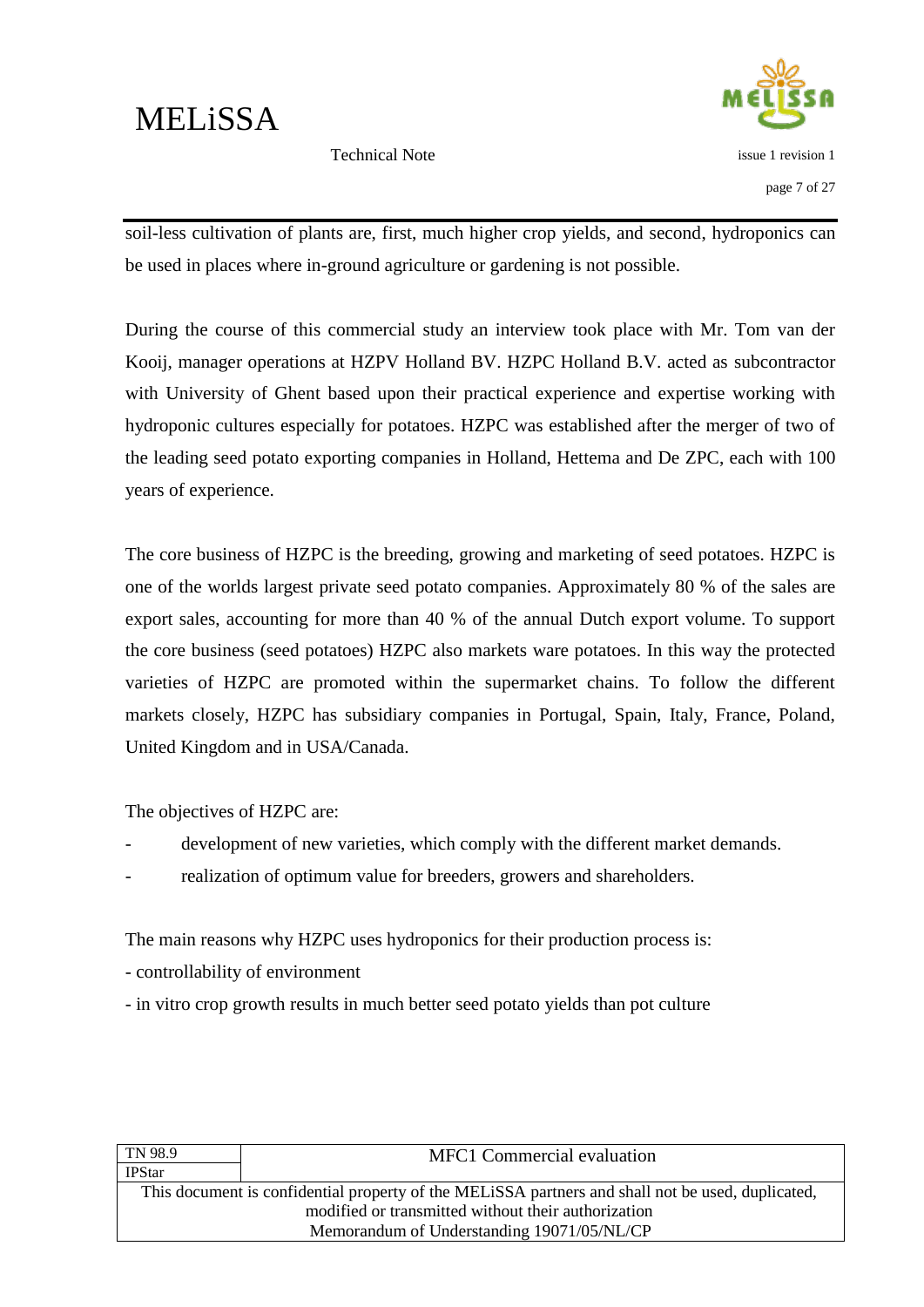issue 1 revision 1

page 8 of 27

Technical Note

### <span id="page-12-0"></span>**2.2 Development Status**

UGent proposes nutrient solution optimization for hydroponic cultures (e.g. potato (HZPC), or other MELISSA crops as tomato, spinach, lettuce, in the future) or for horticulture on nonhydroponic, soil-less substrates. These culture methods will be referred to hereafter as soil-less cultures.

#### <span id="page-12-1"></span>*2.2.1 Commercial Applications*

Soil-less crop growth generally speaking cannot compete with large scale open field plant culture due to the costs associated with the installations required. However it is expected to become commercially interesting on the medium or longer term. In The Netherlands green house growth is fuelled by gas. At some point gas will become scarce and therefore more expensive which means that other solutions can become interesting and need to be found.

Traditional field crop growth offers much fewer possibilities to control the growth process. For example most lettuce growth already is hydroponic, all nutrients that are introduced into the systems actually benefit the plant. The fact that in greenhouse environments full climate control is required for cooling, heating, et cetera means there is a need for significant investments. This naturally needs to be commercially viable.

The fact that one can control the growth means that it is possible to develop a plant with certain characteristics for example a "light potato". This is a product that could be interesting for the high end food industry.

More relevant from the public interest perspective is the possibility "create" more effective nutritional products such as rice, apples or strawberry in view of the growing world population and the challenges associated with food scarcity.

Breeding plants with specific features was done traditionally by crossing different

| TN 98.9                                                                                           | <b>MFC1</b> Commercial evaluation |
|---------------------------------------------------------------------------------------------------|-----------------------------------|
| <b>IPStar</b>                                                                                     |                                   |
| This document is confidential property of the MELISSA partners and shall not be used, duplicated, |                                   |
| modified or transmitted without their authorization                                               |                                   |
| Memorandum of Understanding 19071/05/NL/CP                                                        |                                   |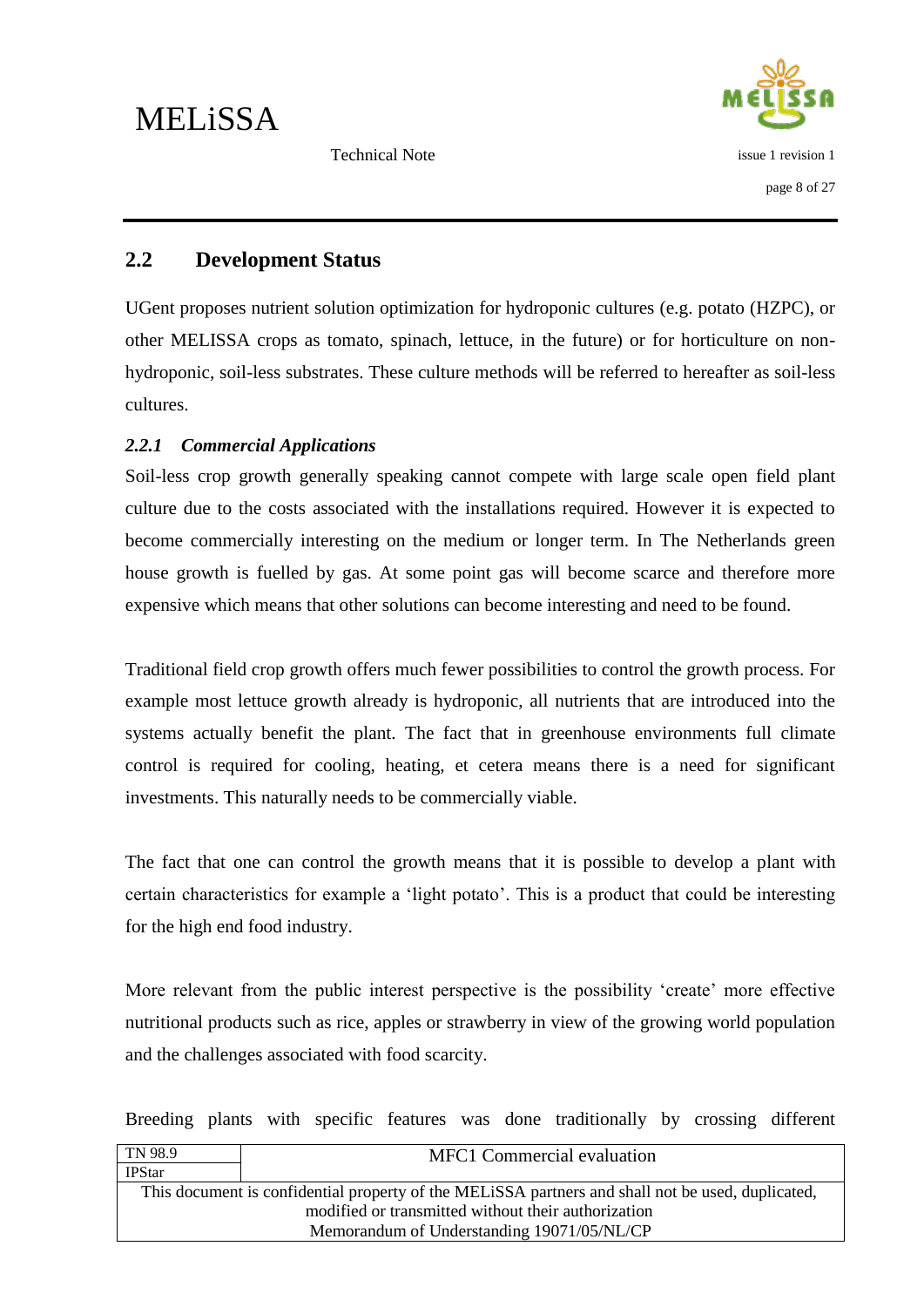

issue 1 revision 1

page 9 of 27

Technical Note

varieties/species to creating hybrids with features that you want to have. One drawback with this approach is that after a period of approximately 3 years being just a few generations of the hybrid plant the productivity generally decreases and the cycle needs to be restarted which is not very efficient. The breeding industry is of course happy with this fact, because this phenomenon offers a logic opportunity to sell new products every three years.

This approach is completely different because the goal to obtain certain characteristics is obtained by influencing the nutritional process and growing conditions including (sun-)light, temperature and so on.

### <span id="page-13-0"></span>**2.3 Competitive Advantage**

The greenhouse industry produces a relatively high amount of non-edible biomass. Also current technology does not provide an exact determination of ions in the liquid medium. This causes accumulation in the medium which requires regular replacement of the medium as a total. A more precise nutrient medium could (partially) resolve these issues to a certain extent.

Soil-less crop growth technology offers advantages from its design and capabilities:

- efficient water usage (HZPC claims 100% rainwater usage);

- continuous harvesting. The plant can remain within the systems. HZPC "milks" potato plants leaving the plant itself for a period of up to 12 weeks. After this the plant is depleted;

- the nutrient solution can be very accurately manipulated in order to achieve specific nutritional effects or taste;

One of the major drawbacks connected to hydroponic soil-less culture methods is the weakness of the system when there is a contamination with pathogens. Pathogens are circulated through the entire system which may cause the entire harvest to be wasted.

| TN 98.9                                                                                           | <b>MFC1</b> Commercial evaluation |
|---------------------------------------------------------------------------------------------------|-----------------------------------|
| <b>IPStar</b>                                                                                     |                                   |
| This document is confidential property of the MELISSA partners and shall not be used, duplicated, |                                   |
| modified or transmitted without their authorization                                               |                                   |
| Memorandum of Understanding 19071/05/NL/CP                                                        |                                   |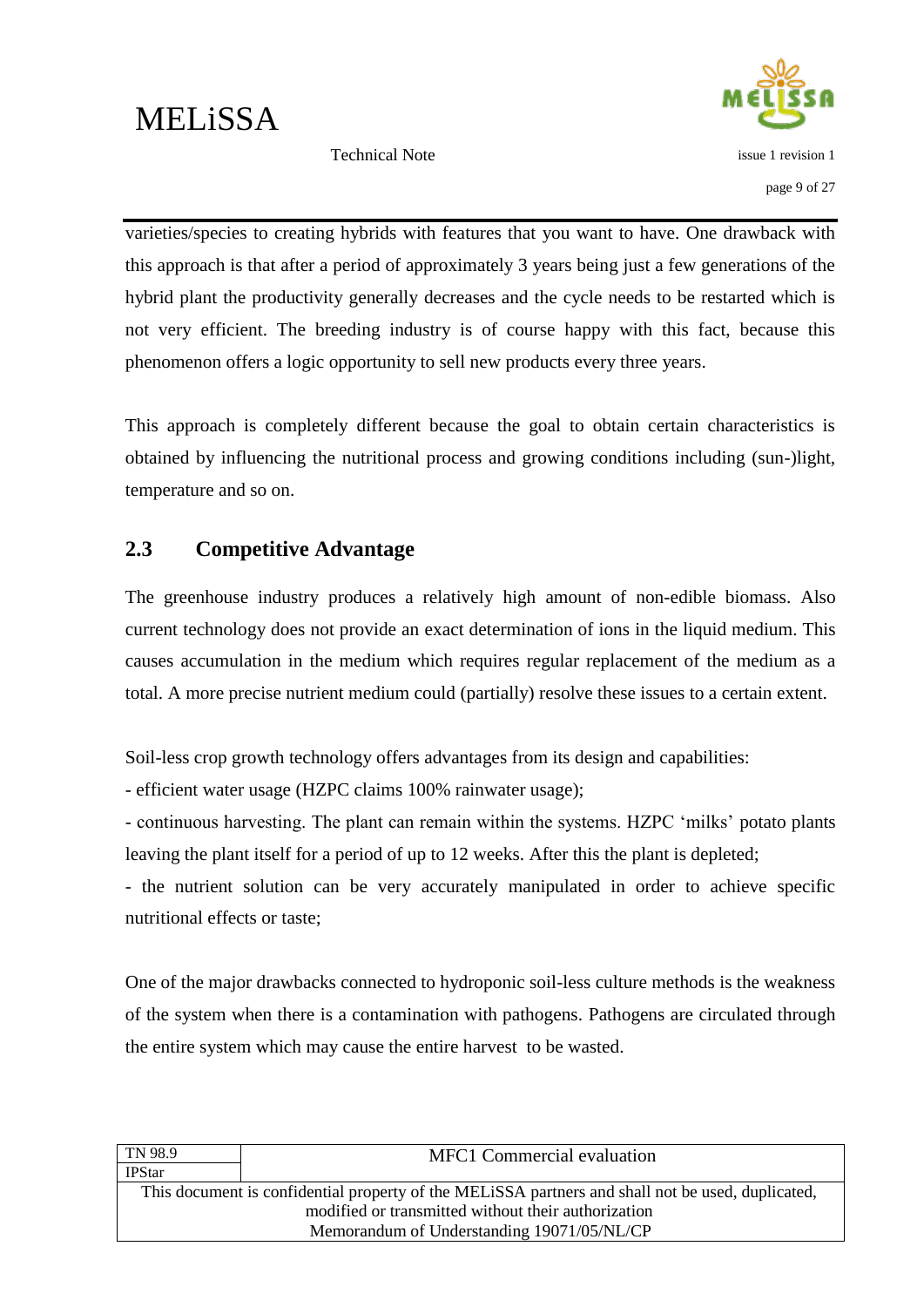

#### <span id="page-14-0"></span>*2.3.1 Patent Potential*

Hydroponic Plant Growth technology is a common application already used in Russia in the sixties of the previous century. The technique is well understood. The patentability of knowhow of precise formulations of nutrient solutions depends on the novelty of the formulation and therefore uncertain.

It would be interesting to research the interest from the industry for applications like this. This could be done in a follow-up study.

#### <span id="page-14-1"></span>*2.3.2 Recommendations*

- after completion of the research on the effects of nutrient solution composition on the crop growth performances this know-how could be interesting to improve production technology for the soil-less crop growth / greenhouse industry.

- indirectly approach food industry to gauge interest for large scale soil-less crop growth

- goal is to offer consultancy services or know how to companies that advise the agro-food industry

### <span id="page-14-2"></span>**3 Closed chamber plant production (R&D)**

### <span id="page-14-3"></span>**3.1 Technology Summary**

Closed Chamber Plant Production ("CCPP") is widely used for research and development purposes. One of the main activities associated with the use of CCPP was for GMO studies. However regulation has recently relaxed and the need to use CCPP has diminished, as long as the process is well controlled. MELiSSA research has shown that existing CCPP systems lack uniformity and in fact that it is a major technical challenge to develop a uniform system. At

| TN 98.9                                                                                           | <b>MFC1</b> Commercial evaluation |
|---------------------------------------------------------------------------------------------------|-----------------------------------|
| <b>IPStar</b>                                                                                     |                                   |
| This document is confidential property of the MELISSA partners and shall not be used, duplicated, |                                   |
| modified or transmitted without their authorization                                               |                                   |
| Memorandum of Understanding 19071/05/NL/CP                                                        |                                   |
|                                                                                                   |                                   |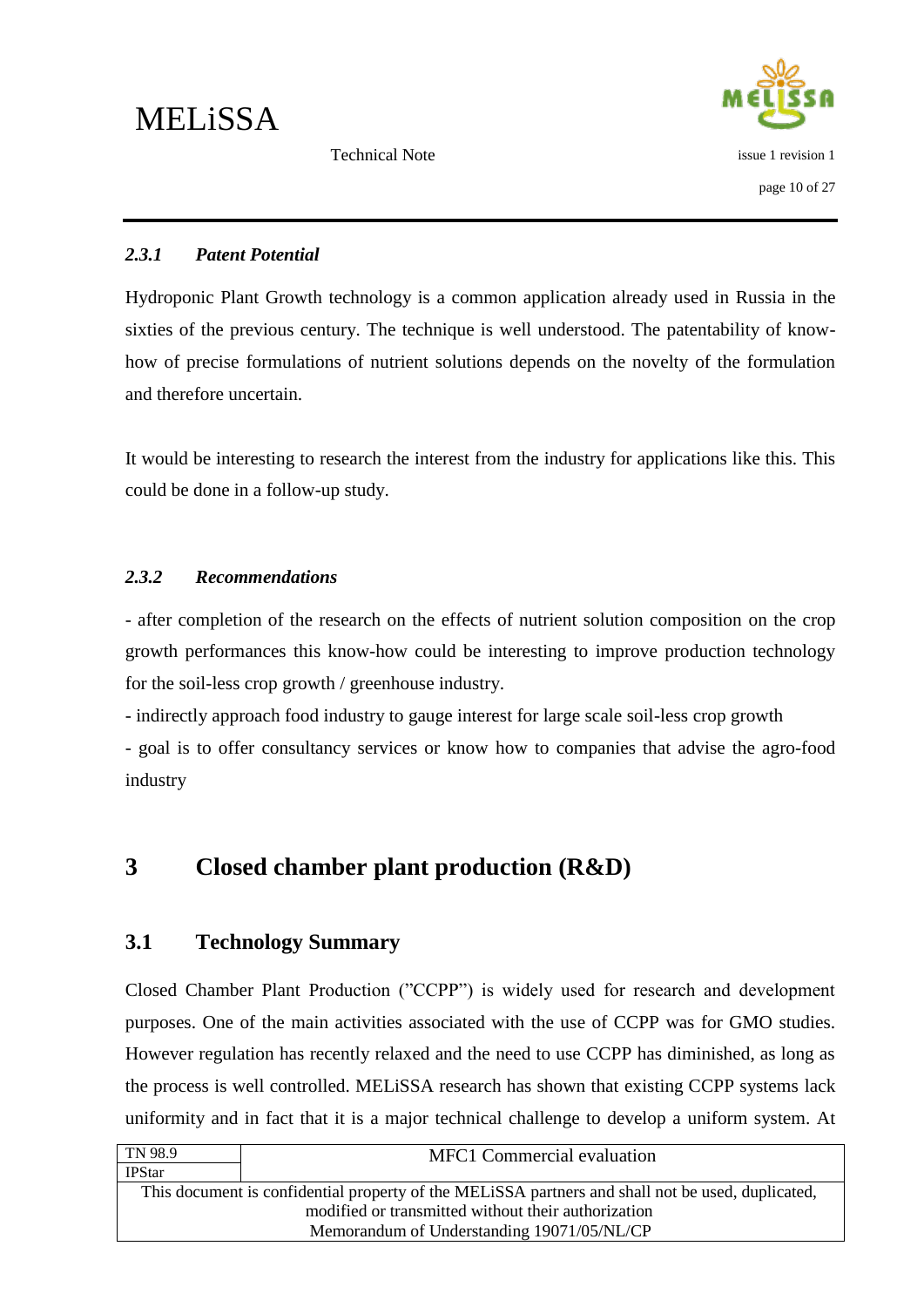

Technical Note

least the MELiSSA community understands the shortcomings of its system. Arguably, this notion poses an essential challenge as a starting point for a successful commercial technology transfer effort.

The supplier market of CCPP has basically merged into one large European supplier: Schunk GmbH in Germany. After discussions with Prof. Mike Dixon, Christel Paille en Christophe Lasseur it has become clear that an effective independent commercial exploitation of hardware oriented products seems hardly likely. It is a niche market dominated by one supplier. A full analysis of Competitive Advantage, commercial Use, Patent Potential presumes the existence of a business case that justifies an independent commercial technology transfer. Considering the characteristics of this market this is not the case. There is no point to research the CCPP market in more detail as such because it is a true niche market that can only be catered by a company that has a much wider spread.

#### <span id="page-15-0"></span>**3.2 Recommendations:**

- 1. research the question whether Schunk has an R&D department studying new design or optimizing existing design.
- 2. contact Schunk to see if there is an interest to upgrade their existing CCPP technology and related products. If this is the case the MELiSSA community can provide consultancy services to Schunk.

| MFC1 Commercial evaluation                                                                        |  |
|---------------------------------------------------------------------------------------------------|--|
|                                                                                                   |  |
| This document is confidential property of the MELISSA partners and shall not be used, duplicated, |  |
| modified or transmitted without their authorization                                               |  |
| Memorandum of Understanding 19071/05/NL/CP                                                        |  |
|                                                                                                   |  |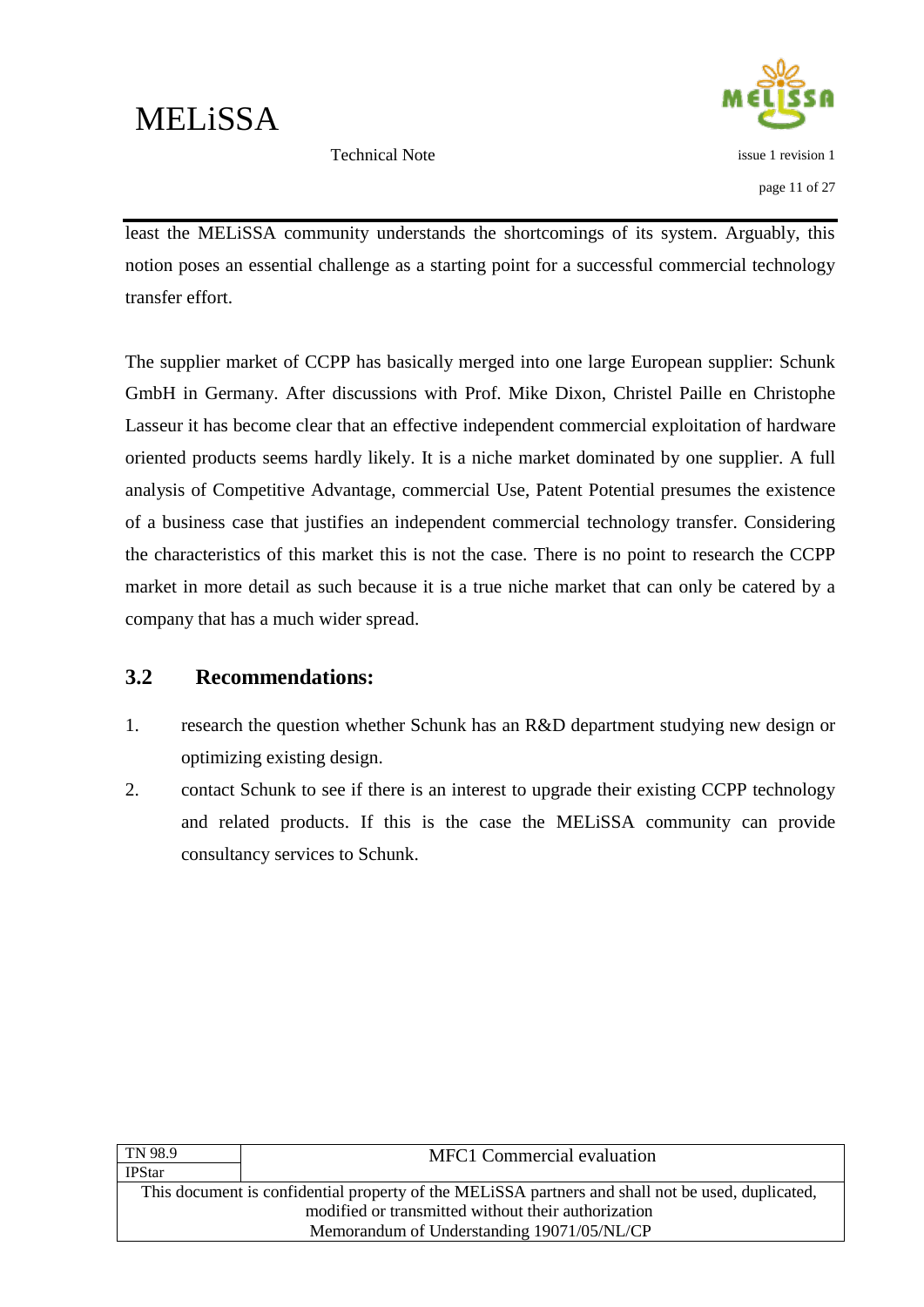issue 1 revision 1 page 12 of 27

Technical Note

### <span id="page-16-0"></span>**4 Food processing steps**

The MELiSSA Food Production and Preparation System (FPPS) is a system that supplies fresh food to the crew of a long-term mission (Moon or Mars base). The system shall be designed for a 6 member"s crew and for a surface stay of around 730 days.

functional aspects of the product



Food processing is needed to transform food ingredients into palatable and nutritious dishes based on the dish recipes. Equipment for food processing for space missions is expected to be specially designed to satisfy some criteria. Ideally, the equipment must have a high degree of

| TN 98.9                                                                                           | <b>MFC1</b> Commercial evaluation |
|---------------------------------------------------------------------------------------------------|-----------------------------------|
| <b>IPStar</b>                                                                                     |                                   |
| This document is confidential property of the MELISSA partners and shall not be used, duplicated, |                                   |
| modified or transmitted without their authorization                                               |                                   |
| Memorandum of Understanding 19071/05/NL/CP                                                        |                                   |
|                                                                                                   |                                   |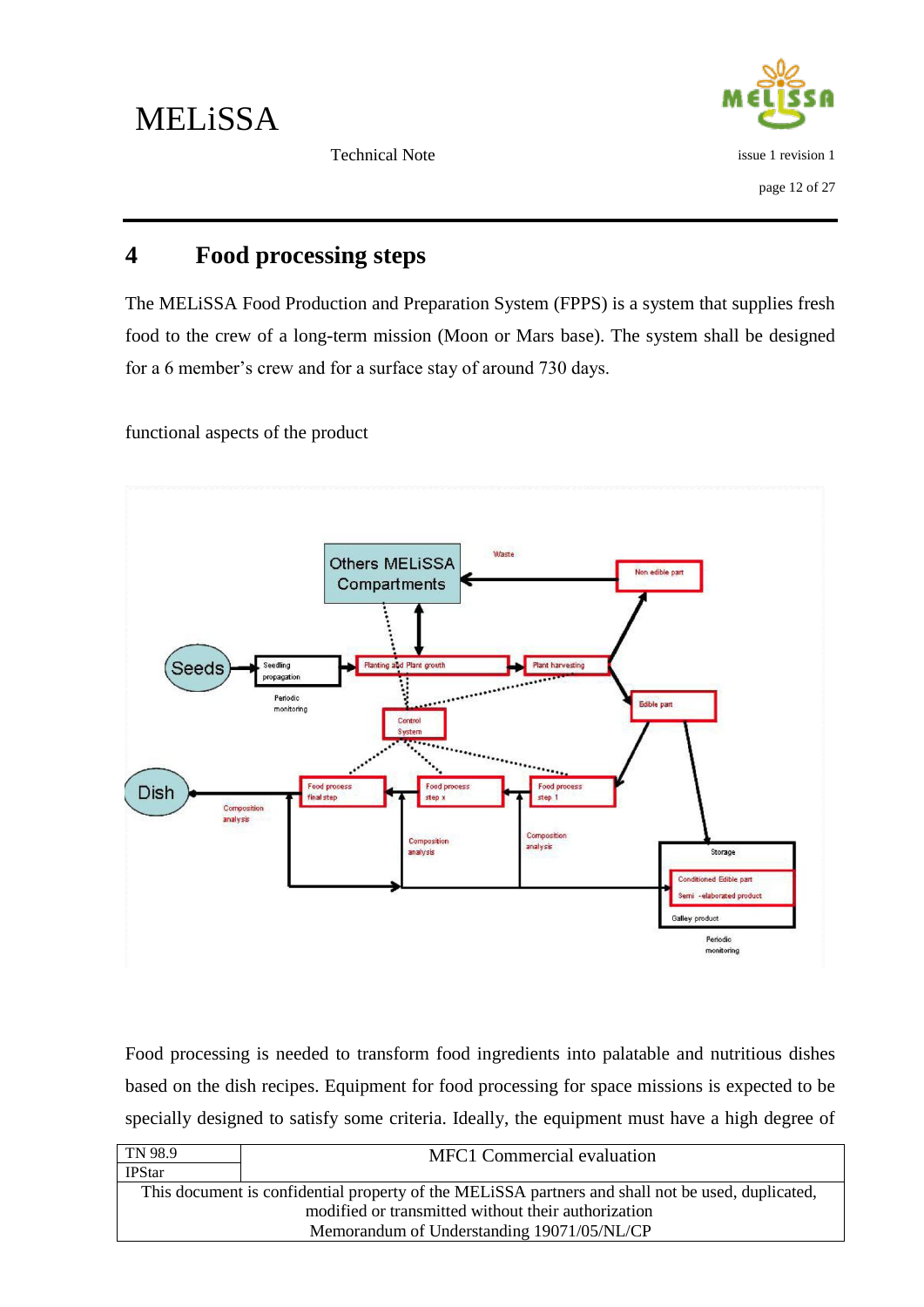

Technical Note

page 13 of 27

automation, be multifunctional, and minimized in size, mass, power consumption, heat generation, and crew time requirement. Currently, the information on food processes and equipment suitable for use in Advanced Life Support System (ALSS) continues to be under development. Some specifications may be estimated or predicted based on the earth bound equipment and the results from recent research and development efforts.

For each recipe, all tasks and necessary ingredients and materials related to the recipe have to be described. For example, Hunter J. and Drysdale A. (1996) have worked on food processing and on the overall strategy required to process food in a CELSS (Controlled Environment Life Support System). According to them, the ideal food production system will require optimization on three axes: high versatility, low labor requirements, and minimum processing residues. Any long-duration mission will require efficient food processing technology as opposed to short-term missions, due to the need for more efficient logistics. A regenerative system will start from raw materials and will thus require somewhat more food preparation than would use a physico-chemical system, but there will be many common items. Finally, food processing includes the tasks described in the following figure.



| TN 98.9                                             | <b>MFC1</b> Commercial evaluation                                                                 |
|-----------------------------------------------------|---------------------------------------------------------------------------------------------------|
| <b>IPStar</b>                                       |                                                                                                   |
|                                                     | This document is confidential property of the MELISSA partners and shall not be used, duplicated, |
| modified or transmitted without their authorization |                                                                                                   |
| Memorandum of Understanding 19071/05/NL/CP          |                                                                                                   |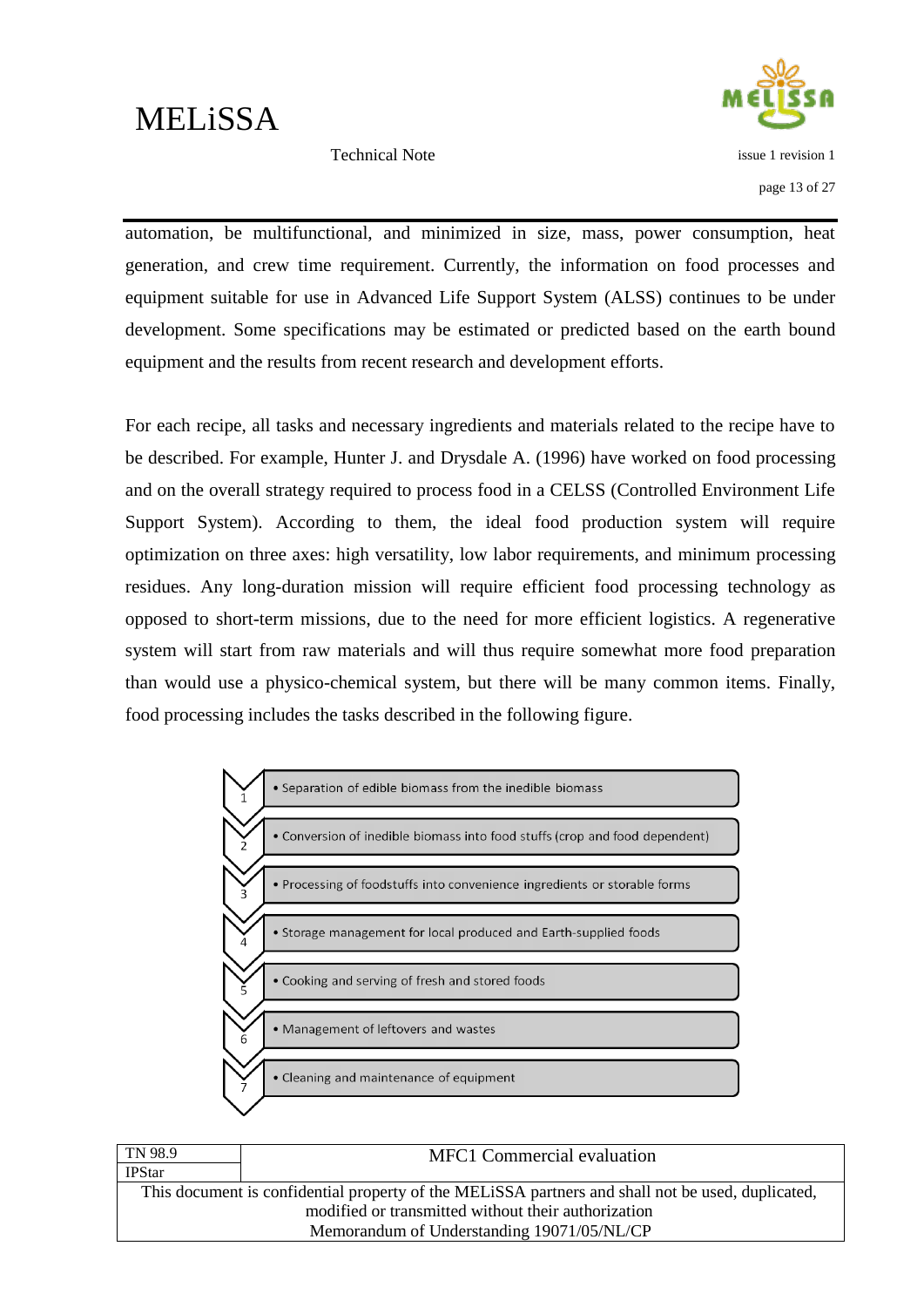Technical Note



For MELiSSA database, steps concerning transformation of crops into ingredients have to be included in processes for each plant. Moreover, food processing also generates waste. The types and quantity of waste from preparing a dish may be estimated by considering all the tasks called for by the recipe of the dish. The power consumption, heat generation, and crew time requirement for food processing may be calculated by the same way. In addition, preparing the dish using a non-automated method may be investigated to serve as a reference for comparison with an automated method.

If we look at the food chain at the terrestrial level we have the following observations. The agro-food industry comprises an integrated complex production chain which ranges from the primary agriculture to the mature food and beverage sector. It is considered as one of the largest sectors worldwide with significant contribution to the economic advancement of nations and major social impact. While food corporations and individual farmers adapt their production to consumer expectations, international and governmental institutions promote the respect of the environment, protect medium- and/or small-sized farms and help food producers. The industry"s future sustainability and effectiveness is considered to depend upon the mutual implementation of the following actions:

- Making the healthy choice easy for consumers,
- Developing value-added food products (e.g. superior quality, quick to prepare, cheap),
- Assuring safe food that consumer can trust,
- Achieving sustainable food production,
- Achieving effective management of the food chain, and
- Comply with environmental rules and directives.

One of the angles to approach the issue is to assess the interest for optimization of current processing units/steps in the agro-food industry. The question would be if industry is prepared

| TN 98.9                                                                                           | <b>MFC1</b> Commercial evaluation |
|---------------------------------------------------------------------------------------------------|-----------------------------------|
| <b>IPStar</b>                                                                                     |                                   |
| This document is confidential property of the MELISSA partners and shall not be used, duplicated, |                                   |
| modified or transmitted without their authorization                                               |                                   |
| Memorandum of Understanding 19071/05/NL/CP                                                        |                                   |
|                                                                                                   |                                   |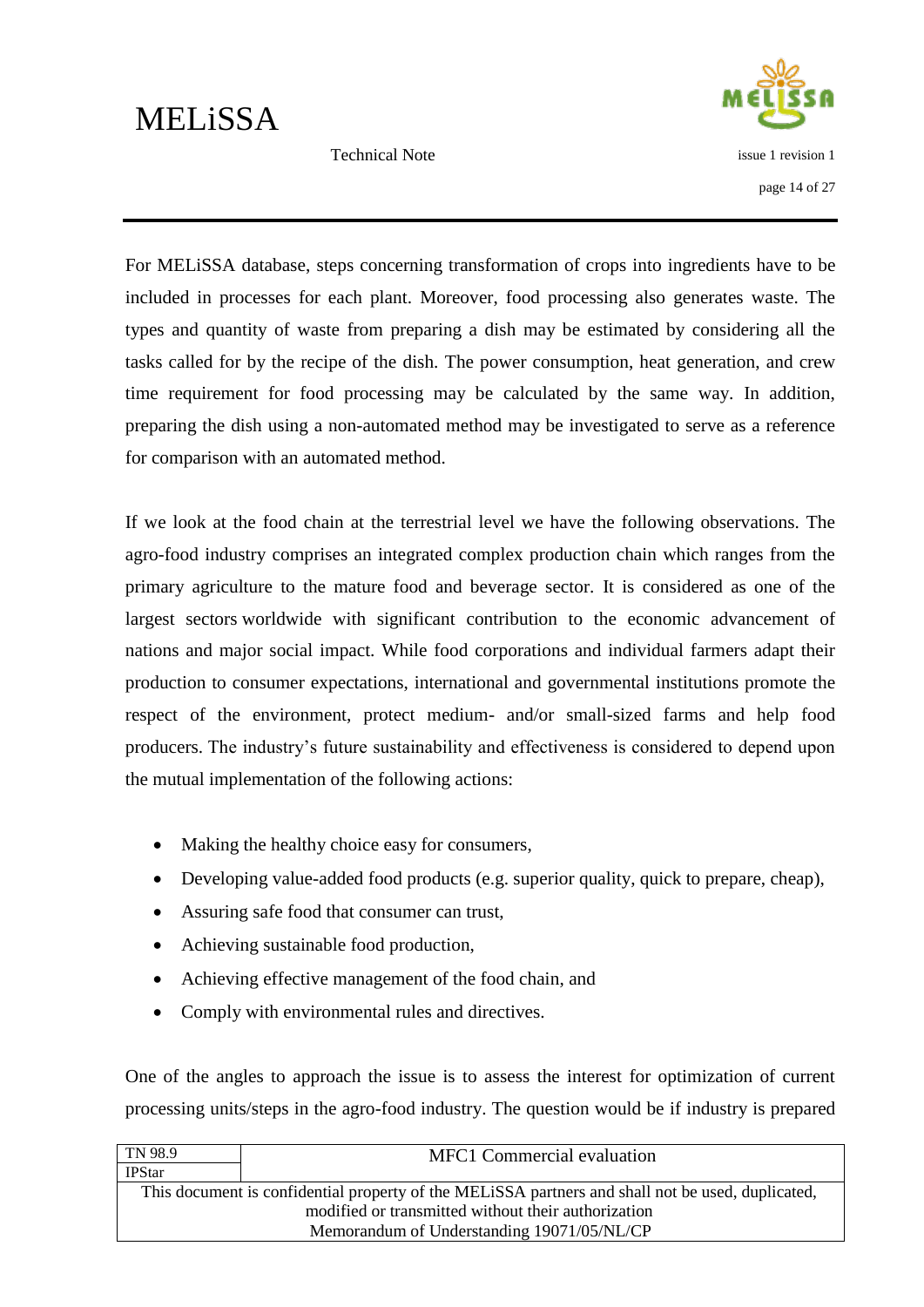



to invest in upgrading their existing technology. Another issue is id there are governmental (e.g. European Commission) subsidies available for such a public/private cooperation. In fact both are related. The food industry only invests money or resources in the event there is a benefit for them in terms of optimizing profit margins either by more efficient production processes of the creation of better products that provide a competitive edge or ideally a combination of such factors.

#### <span id="page-19-0"></span>**4.1 Conclusions and recommendations**

There is no FPPS unit yet, so there is no proof of principle to support claims of efficiency or enhanced productivity. On the other hand it is a well known fact that industrial processes are constantly being scrutinized and revised.

One of the ways to achieve successful technology transfer is in providing consultancy services to the food industry directly, but perhaps even better to the food consulting industry, such as PWC and other smaller consultancy companies.

In order to support a suitable value proposition a thorough comparative analysis of the existing MELiSSA know how would have to be made prior to approach the industry.

### <span id="page-19-1"></span>**5 Diet management system**

#### <span id="page-19-2"></span>**5.1 Technology Summary**

University Blaise Pascal (UBP) has developed a specific MELiSSA software program in combination with an extensive food characterization database. The aim is to store a vast variety of accessible information about different types of foodstuffs. UBP developed a "food management system" in order to match the food production capability of the Life Support System with the needs of the crew. A specific part is related to nutritional information.

| TN 98.9                                                                                           | MFC1 Commercial evaluation |
|---------------------------------------------------------------------------------------------------|----------------------------|
| <b>IPStar</b>                                                                                     |                            |
| This document is confidential property of the MELISSA partners and shall not be used, duplicated, |                            |
| modified or transmitted without their authorization                                               |                            |
| Memorandum of Understanding 19071/05/NL/CP                                                        |                            |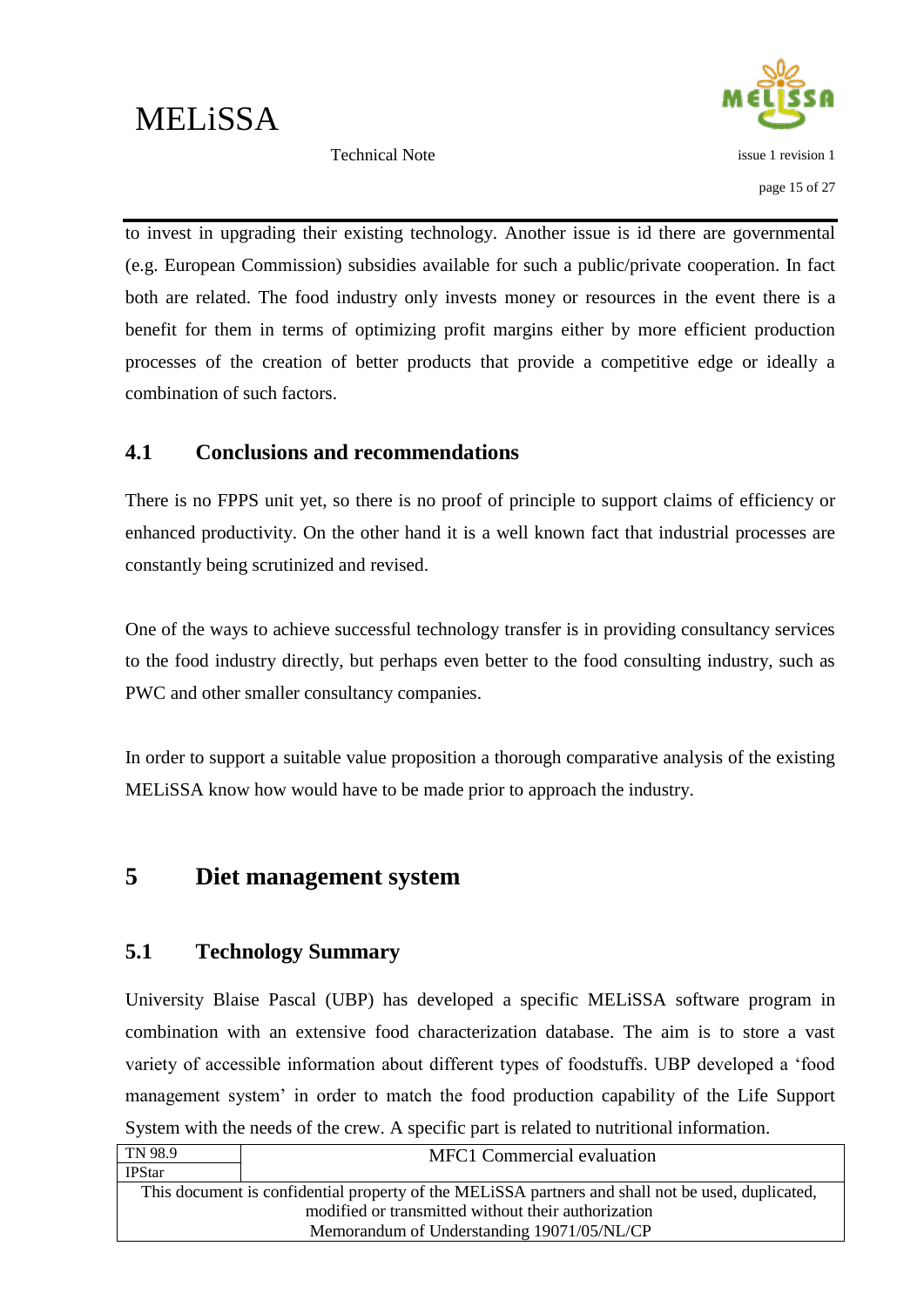Technical Note



During the preparation of this report several interviews took place with Mr. Serge Pieters, dietician at the Institut Paul Lambin (Haute Ecole Léonard de Vinci). The discussions with Mr. Pieters provided deeper insight in the development status of the food database and the diet management system.

### <span id="page-20-0"></span>**5.2 Development Status**

The Melissa approach to the diet management systems obviously is not designed to include commercial end-user applications. The system as a whole is developed as a tool for weight control and ensuring sufficient intake of nutrients for astronauts as opposed to for example weight loss. Astronauts are exposed to weightlessness, radiation and limited possibility for physical activity. This causes all sorts of adverse effects to the human body. The goal of the food management systems is to maintain weight, muscular mass and bone status, in short to provide a tool to neutralize the effects of living in space. So weight loss is not the prime goal, however, future developments include the option to manage/lose weight. The system is also still very much under development both in terms of technological evolution as well as quality contents. Some recommendations that have been made by IPL have relevance for the development of a commercial product. For example:

1. inclusion of a module for the management of dietary recommendations taking into account gender and age.

2. integration of a data management module with anthropometric and biological information.

3. dynamic recommendations for dietary supplement. For example if an astronaut has failed to cover his magnesium intake the computer must advise the astronaut (or the consumer) to take dried fruit. In case of excess of a certain element, the computer will propose to adapt the quantities of this element during the following meal(s). In both cases a procedure must be defined to determine an acceptable range between intakes and recommendations.

| TN 98.9                                                                                           | <b>MFC1</b> Commercial evaluation |
|---------------------------------------------------------------------------------------------------|-----------------------------------|
| <b>IPStar</b>                                                                                     |                                   |
| This document is confidential property of the MELISSA partners and shall not be used, duplicated, |                                   |
| modified or transmitted without their authorization                                               |                                   |
| Memorandum of Understanding 19071/05/NL/CP                                                        |                                   |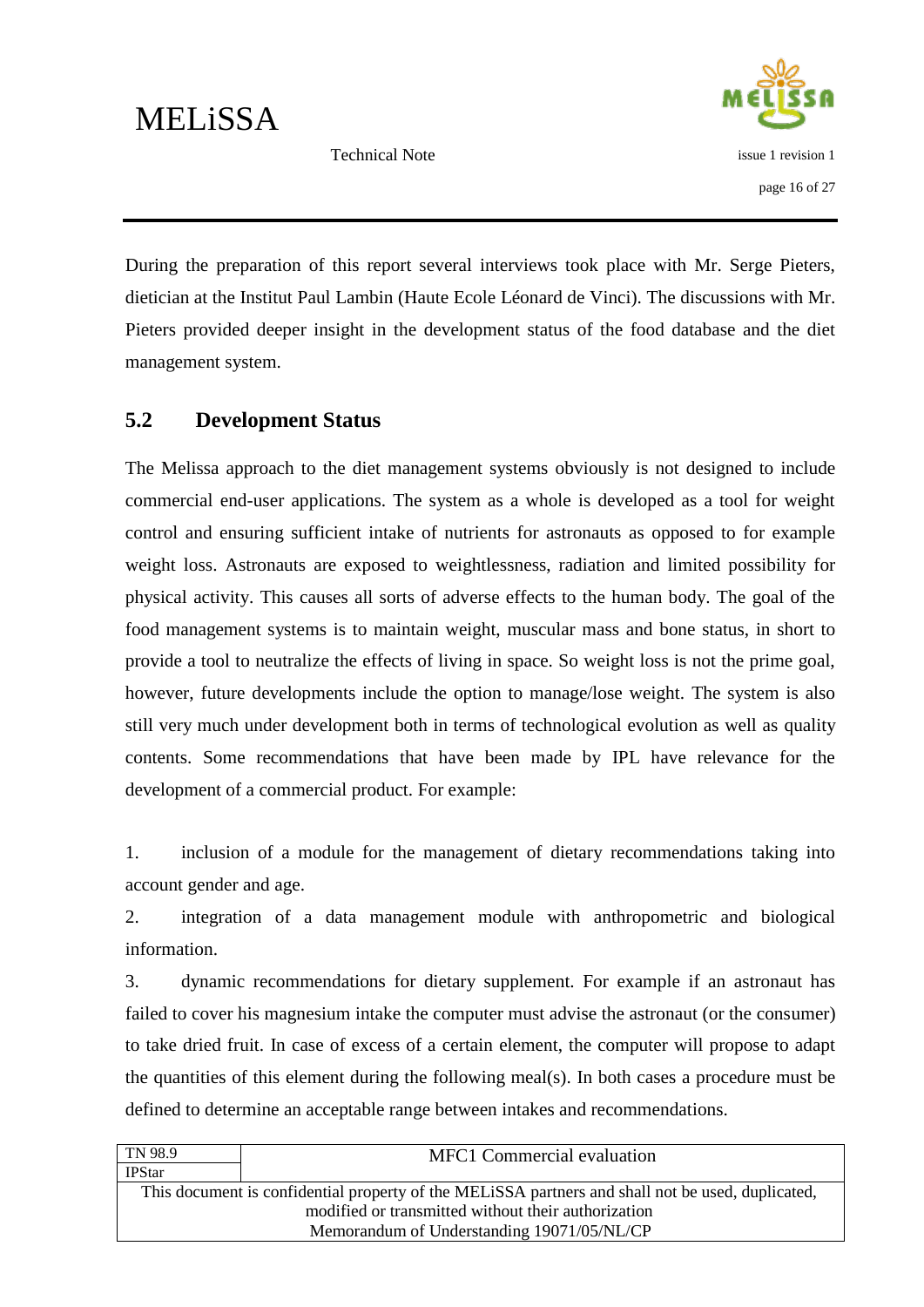Technical Note



4. integration of a module that can calculate the nutritional needs of consumers based on their physical activities during the day. This module should use the model to estimate the physical activity level (PAL) with specific criteria for astronauts. The PAL factor can be used to compute the amount of calories one must consume in order to reach specific targets.

The structure of the current UBP database is first-rate. It is based on 'gold standards' like euroFIR, and it contains a vast variety of characteristics of specific food products.

In addition the information is based on food chemical analyses carried out by Institut Paul Lambin, University of Napoli and the ETH Zürich. As such the UBP food database is similar to the German Food Composition Table "Souci–Fachmann–Kraut". The Souci database provides detailed food composition data of about 800 food items and 260 food constituents. The documentation includes the average values and variations of the nutrient concentrations, as well as energy- and waste values of the specific food items. The starting point for the MELiSSA diet management system is the safety of astronauts so there is no margin for error. This means that the information in the database must have a 100% quality level.

Changing the software environment is more complex. For this an analysis needs to be carried out by experts that are familiar with the different functions and components:

- user interface

- database access and retrieval software
- nutritional calculation modules

An example of the artificial intelligence features that are expected to be necessary for commercial purposes is the flexibility allowing the end user that wishes to lose weight to provide his preferences for food tastes but also allergy information. Some people simply do not like to eat Brussels sprouts so the system must be able to adapt its recommendations while retaining the nutritional values and targets.

| TN 98.9       | <b>MFC1</b> Commercial evaluation                                                                 |
|---------------|---------------------------------------------------------------------------------------------------|
| <b>IPStar</b> |                                                                                                   |
|               | This document is confidential property of the MELISSA partners and shall not be used, duplicated, |
|               | modified or transmitted without their authorization                                               |
|               | Memorandum of Understanding 19071/05/NL/CP                                                        |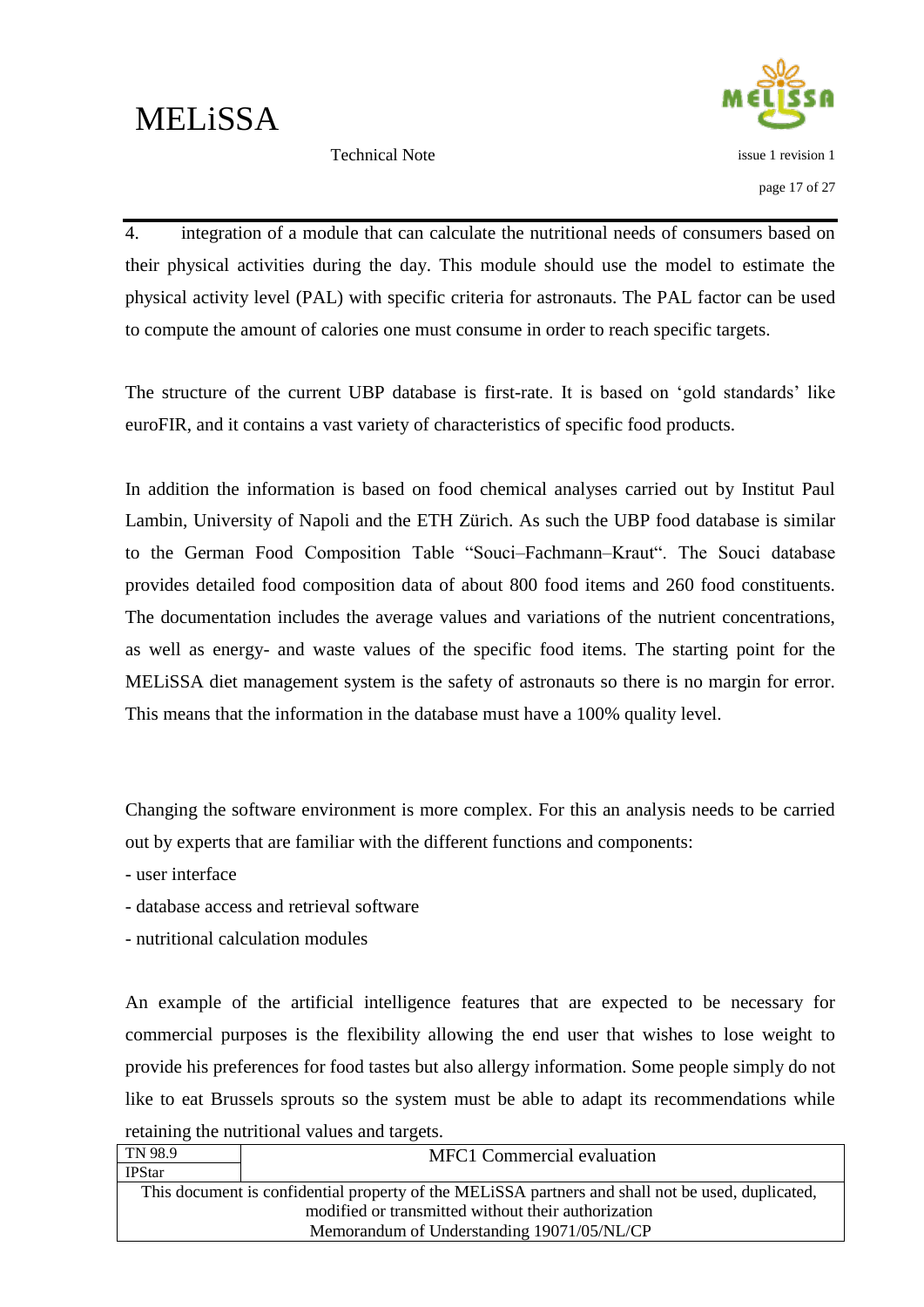

### <span id="page-22-0"></span>**5.3 Competitive Advantage**

Most existing food databases lack accuracy. This makes them generally speaking unsuitable as a reference source for dietary purposes. The existence of several databases that all have different structures makes it very difficult to get a clear perspective on available food databases.

EuroFIR (European Food Information Resource) is a program to harmonize existing food databases. It was a five-year Network of Excellence funded by the European Commission's Research Directorate General under the "Food Quality and Safety Priority" of the Sixth Framework Programme for Research and Technological Development. The network involved 49 partners from universities, research institutes and small-to-medium sized enterprises from 27 European countries. The EuroFIR project officially ended on 30th June 2010.

The structure of the current UBP database is based on "gold standards" such as euroFIR, and in addition it contains a vast variety of characteristics of specific food products. From this perspective the UBP database is state-of-the-art both in terms of functionally, structure as well in terms of content potential.

The current UBP food database can be further improved to the right level. More in particular the amount of data needs to be increased to include energy values, micronutrients (iron, calcium, sodium, magnesium, (protein, fat, carbohydrates).

The Institut Paul Lambin has access to nutritional information of 2000 food products spread over a wide variety of species including. For each of these food products there is more than 70 types of nutritional information types such as fat, carbohydrates, calcium and so on. According to Mr. Pieters it would be possible to enrich the UBP database within a relative brief amount of time. Clearly this would immensely contribute to the relevance of the database for a

| <b>MFC1</b> Commercial evaluation                                                                 |
|---------------------------------------------------------------------------------------------------|
|                                                                                                   |
| This document is confidential property of the MELISSA partners and shall not be used, duplicated, |
| modified or transmitted without their authorization                                               |
| Memorandum of Understanding 19071/05/NL/CP                                                        |
|                                                                                                   |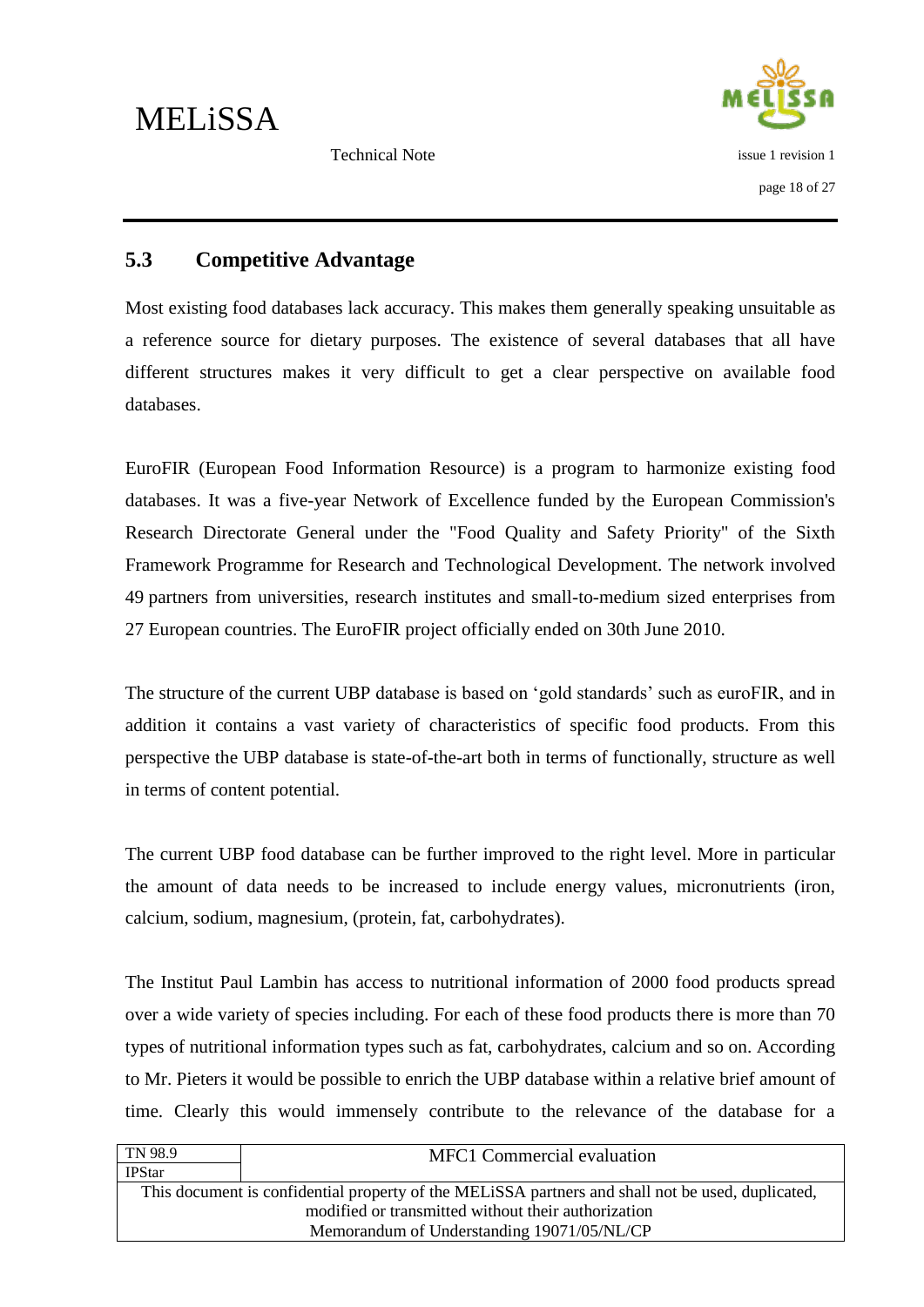issue 1 revision 1

page 19 of 27

Technical Note

#### commercial product.

There are several diet management systems on the market. However, they rely mainly on inadequate data. The problem is that the reliability of the products used by consumers at home compared to the nutritional data available in databases is uncertain. The error percentage can be up to 30%.

One of the best diet management systems is Nutrilog. Nutrilog uses three types of food databases: Institut Paul Lanbin, Ciqual and the USDA database. The main disadvantage of Nutrilog is that it doesn"t take into account the individual likes and dislikes of individuals. The Nutrilog program is able to recommend a diet selecting certain products with certain nutritional composition, but it is not possible to individualize the system. Very often people are not able to follow the diet all the way to the end target because the system tells them to change too many habits. It is generally known that people that follow a diet have a limited ability to change their food habits and the MELiSSA diet system can be designed to take this psychological factor into account.

The ability to exactly calculate the nutritional values of a daily menu is a strong competitive advantage of the MELiSSA food management system. In most programs calculations have to be done by the end-user which is prone to errors. Only Nutrilog has a feature to automatically calculate the daily menu for a specific user. However, taste preferences and individual habits are not included in this systems which sometimes leads to odd recommendations such as the consumption of three spoons of sugar.

#### <span id="page-23-0"></span>**5.4 Areas of Applications**

Generally an efficient user friendly diet management system can be used not only to lose weight but also to gain weight and to control weight more in general. Another very important

| TN 98.9       | <b>MFC1</b> Commercial evaluation                                                                 |
|---------------|---------------------------------------------------------------------------------------------------|
| <b>IPStar</b> |                                                                                                   |
|               | This document is confidential property of the MELISSA partners and shall not be used, duplicated, |
|               | modified or transmitted without their authorization                                               |
|               | Memorandum of Understanding 19071/05/NL/CP                                                        |
|               |                                                                                                   |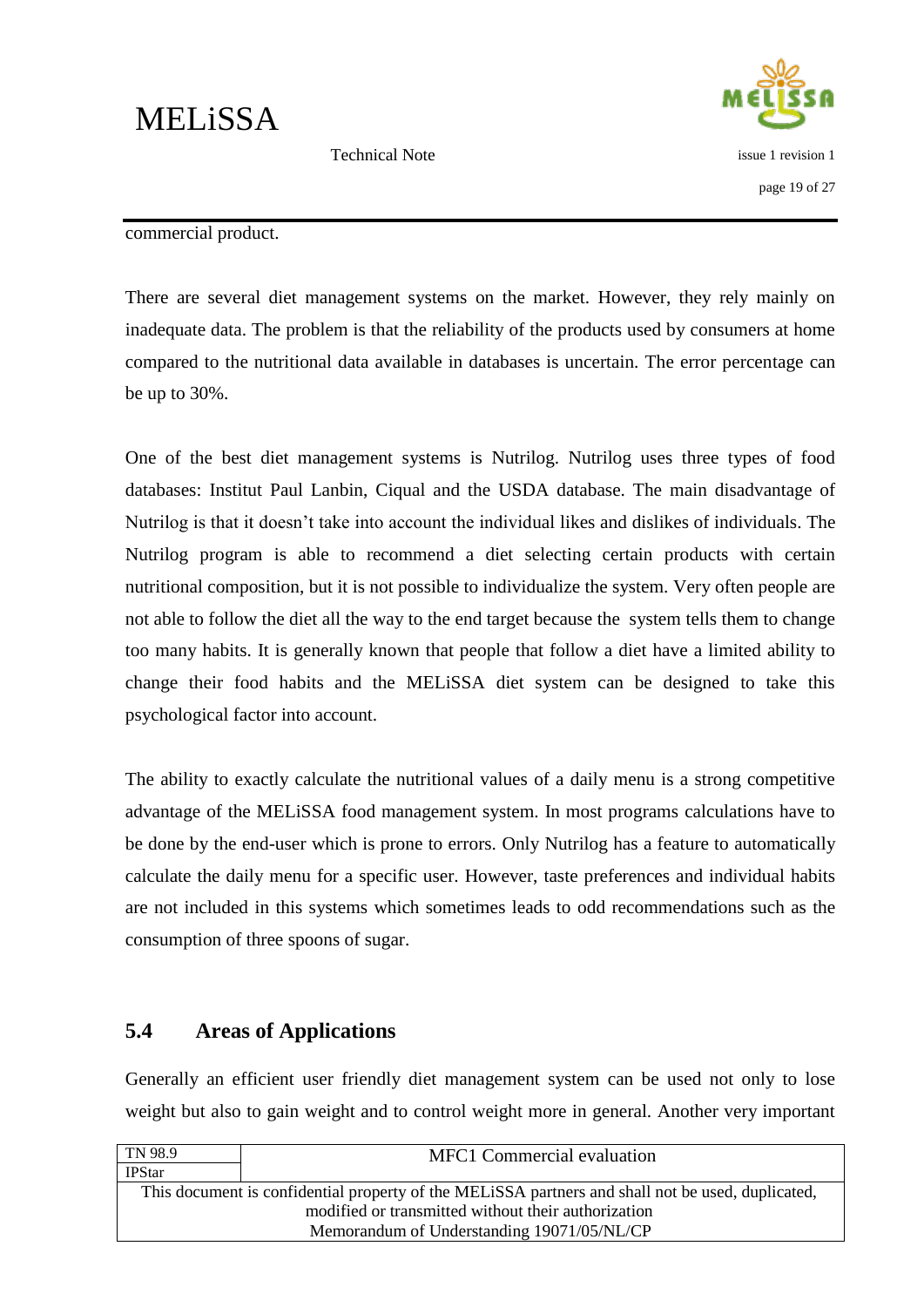

Technical Note

issue 1 revision 1 page 20 of 27

benefit can be to increase the quality of diet and food composition thereby increasing individual health.

From this perspective the following markets are identified:

- 1. weight loss market
- 2. sport / athletes
- 3. hospitals / elderly homes / prisons
- 4. schools

Within the scope of this commercial evaluation we have concentrated on the most obvious market: the weight loss market. Please note that the following analysis does not target obese people since this is a medical condition that requires a totally different approach. The following will concentrate on more or less healthy consumers that are interested to use a scientific method to lose a few pounds. Not only can a diet management system provide people with the proper guidance but also the weight loss market for people that are slightly overweight is much larger.

#### Background

Excess bodyweight is a major public health concern. Recently an analysis of long-term trends of body-mass index (BMI) has been done estimating worldwide trends in population mean BMI for adults 20 years and older in 199 countries and territories. Data was obtained from published and unpublished health examination surveys and epidemiological studies (960 country-years and 9.1 million participants). For each sex, a Bayesian hierarchical model was used to estimate mean BMI by age, country, and year, accounting for whether a study was nationally representative.

TN 98.9 MFC1 Commercial evaluation Between 1980 and 2008, mean BMI worldwide increased by 0.4 kg/mx2 per decade for men and 0.5 kg/m2 per decade for women. National BMI change for women ranged from nonsignificant decreases in 19 countries to increases of more than 2.0 kg/m2 per decade in nine

| <b>IPStar</b> |                                                                                                   |
|---------------|---------------------------------------------------------------------------------------------------|
|               | This document is confidential property of the MELISSA partners and shall not be used, duplicated, |
|               | modified or transmitted without their authorization                                               |
|               | Memorandum of Understanding 19071/05/NL/CP                                                        |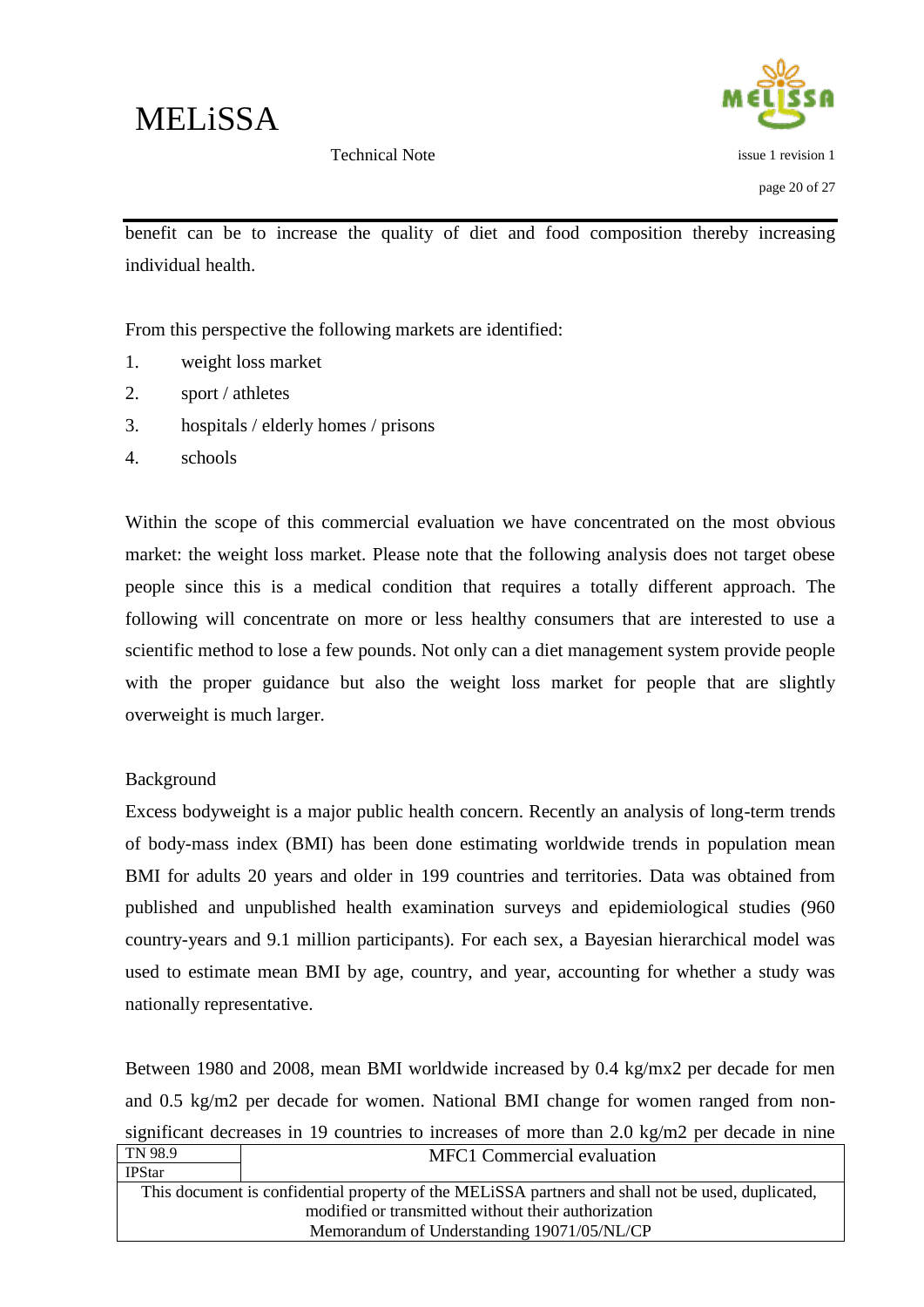issue 1 revision 1

Technical Note

page 21 of 27

countries in Oceania. Male BMI increased in all but eight countries, by more than 2 kg/m2 per decade in Nauru and Cook Islands. Male and female BMIs in 2008 were highest in some Oceania countries, reaching 33.9 kg/m2 for men and 35.0 kg/m2 for women in Nauru. Female BMI was lowest in Bangladesh (20.5 kg/m2) and male BMI in Democratic Republic of the Congo 19.9 kg/m2, with BMI less than 21.5 kg/m2 for both sexes in a few countries in sub-Saharan Africa, and east, south, and southeast Asia.

The USA had the highest BMI of high-income countries. In 2008, an estimated 1.46 billion adults worldwide had BMI of 25 kg/m2 or greater, of these 205 million men and 297 million women were obese.

Globally, mean BMI has increased since 1980. The trends since 1980, and mean population BMI in 2008, varied substantially between nations. Interventions and policies that can curb or reverse the increase, and mitigate the health effects of high BMI by targeting its metabolic /mediators, are needed in most countries.

According to recent healthcare market research report "Global Weight Loss and Gain Market  $(2009 - 2014)$ , published by MarketsandMarkets, the total global weight loss market is expected to be worth US\$586.3 billion by 2014. The market has a compound annual growth rate (CAGR) of 10.9% from 2009 to 2014

| TN 98.9       | <b>MFC1</b> Commercial evaluation                                                                 |
|---------------|---------------------------------------------------------------------------------------------------|
| <b>IPStar</b> |                                                                                                   |
|               | This document is confidential property of the MELISSA partners and shall not be used, duplicated, |
|               | modified or transmitted without their authorization                                               |
|               | Memorandum of Understanding 19071/05/NL/CP                                                        |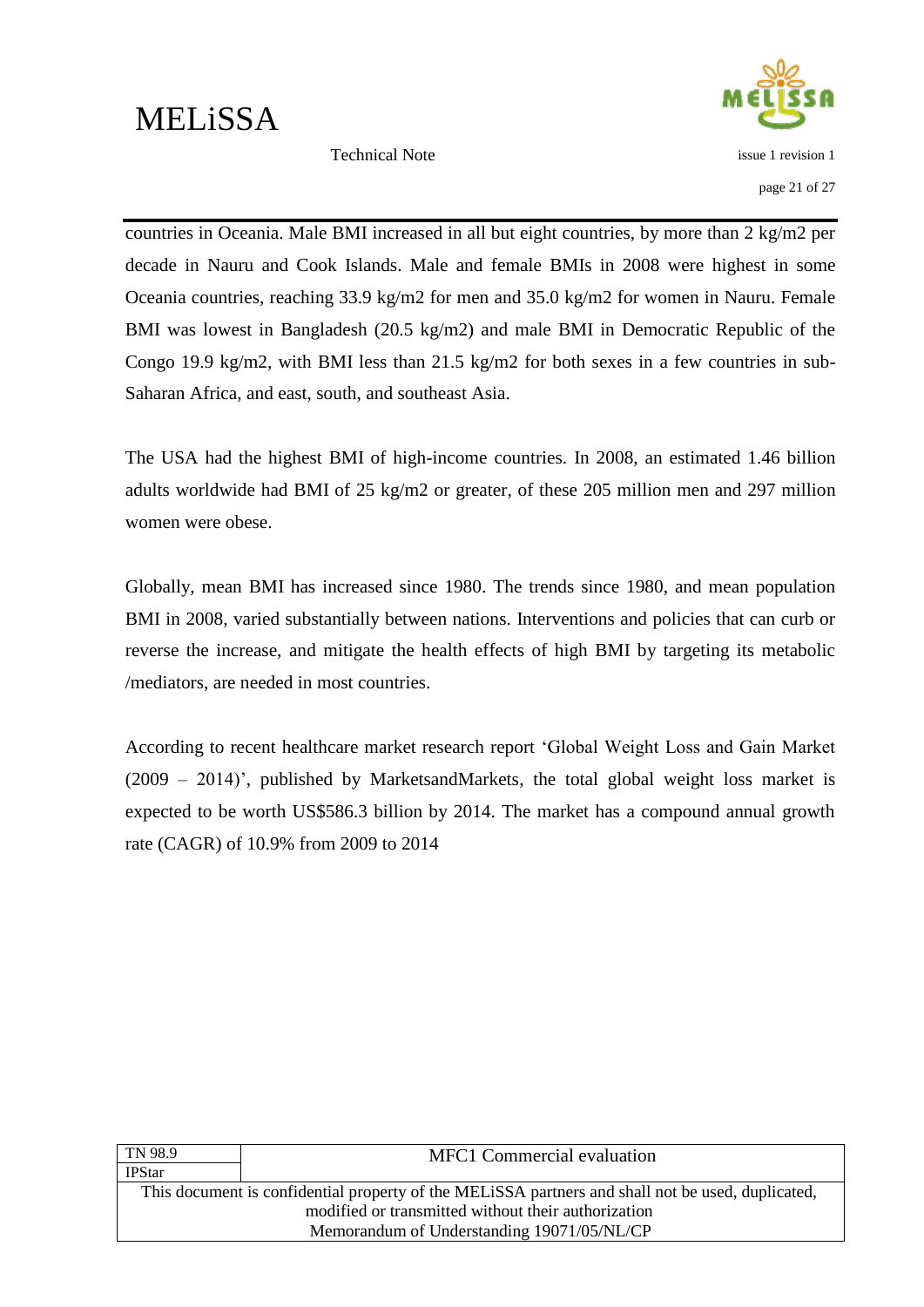



page 22 of 27



**GLOBAL WEIGHT MANAGEMENT MARKET BY PRODUCT THROUGH 2014 (\$ Billions)** 

The food and beverage (F&B) market is the largest segment and is expected to reach \$355.7 billion by 2014 at a CAGR of 12.2%. The F&B market owes its growth to the introduction of new components in this segment, as well as increased demand from consumers.

U.S. is the largest geographical segment; and is expected to be worth \$310 billion by 2014. Its 12.2% CAGR (2009 to 2014) is driven by the greater availability of products and services, as well as greater consumer awareness in this region.

The next largest segment is Europe, which has a CAGR of 10.9%. It is expected to reach \$238 billion by 2014. This segment is growing due to the increasing number of products and services in this region. Consumers are becoming more health-conscious and also have greater awareness about the availability of weight management products.

Based upon the information made available one of the ways to commercialize the diet management system is to choose the Nespresso approach. Considering the size of the market it would be interesting to research the interest from the industry to sell certain food products that have been carefully analyzed in combination with the UBP database and software tools that

| TN 98.9       | <b>MFC1</b> Commercial evaluation                                                                 |
|---------------|---------------------------------------------------------------------------------------------------|
| <b>IPStar</b> |                                                                                                   |
|               | This document is confidential property of the MELISSA partners and shall not be used, duplicated, |
|               | modified or transmitted without their authorization                                               |
|               | Memorandum of Understanding 19071/05/NL/CP                                                        |

Source: MarketsandMarkets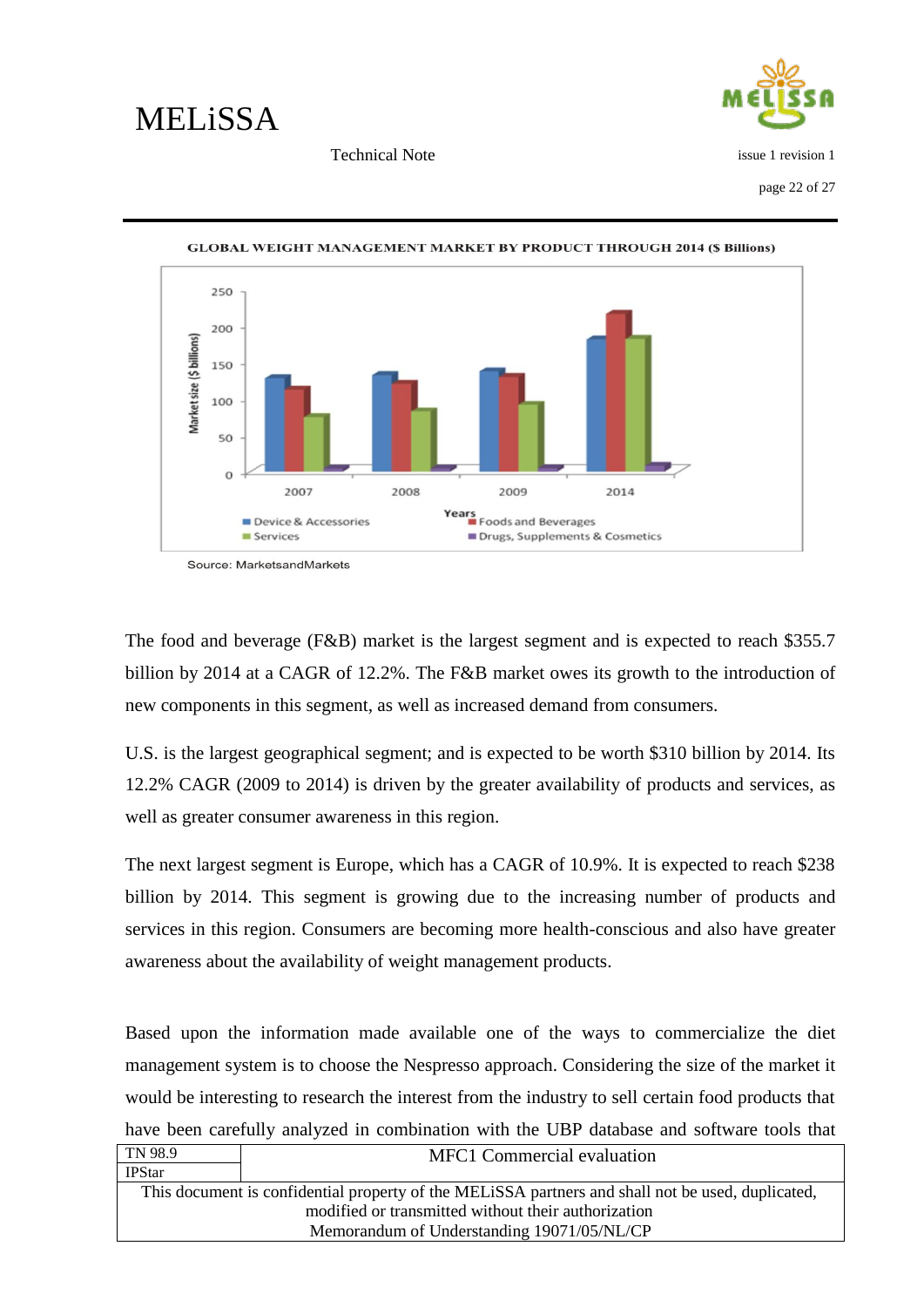issue 1 revision 1

Technical Note

can be accessed through the internet. If the consumer that wishes to lose some weight purchases a food product he will be given a login code to access a personalized page on the internet. After the login, the consumer is invited to enter personal data such as:

- a) age
- b) gender
- c) weight
- d) body length
- e) target weight
- f) desired time frame

Naturally this list can be extended to include all sorts of information such as use of medicines, physical condition et cetera et cetera. After inclusion of this information the software interactively calculates a weight loss program by providing a diet for example on a weekly of even daily basis. The user would have to login to the system and enter all information that the system requires to adapt and tune the diet program such as actual food consumption, physical activity level et cetera.

From a commercial point of view the strengths of this approach are the following:

- a) the food producing company has a "captive audience". Once you start to follow this method you need to stick to it, because otherwise your efforts are wasted;
- b) the system is intelligent and flexible. It does not say you cannot eat carbohydrates at all, instead it tells the consumer what quantities of certain food types are required to have a balanced food intake and at the same time achieve individual weight loss targets;
- c) it has a scientific quality coming from space technology used to maintain astronauts health. In the perception of consumers it 'must be a good system';
- d) the fact that the consumer needs to return to the log in page provides very powerful advertizing and marketing opportunities to sell other related products such as the food

| TN 98.9       | MFC1 Commercial evaluation                                                                        |
|---------------|---------------------------------------------------------------------------------------------------|
| <b>IPStar</b> |                                                                                                   |
|               | This document is confidential property of the MELISSA partners and shall not be used, duplicated, |
|               | modified or transmitted without their authorization                                               |
|               | Memorandum of Understanding 19071/05/NL/CP                                                        |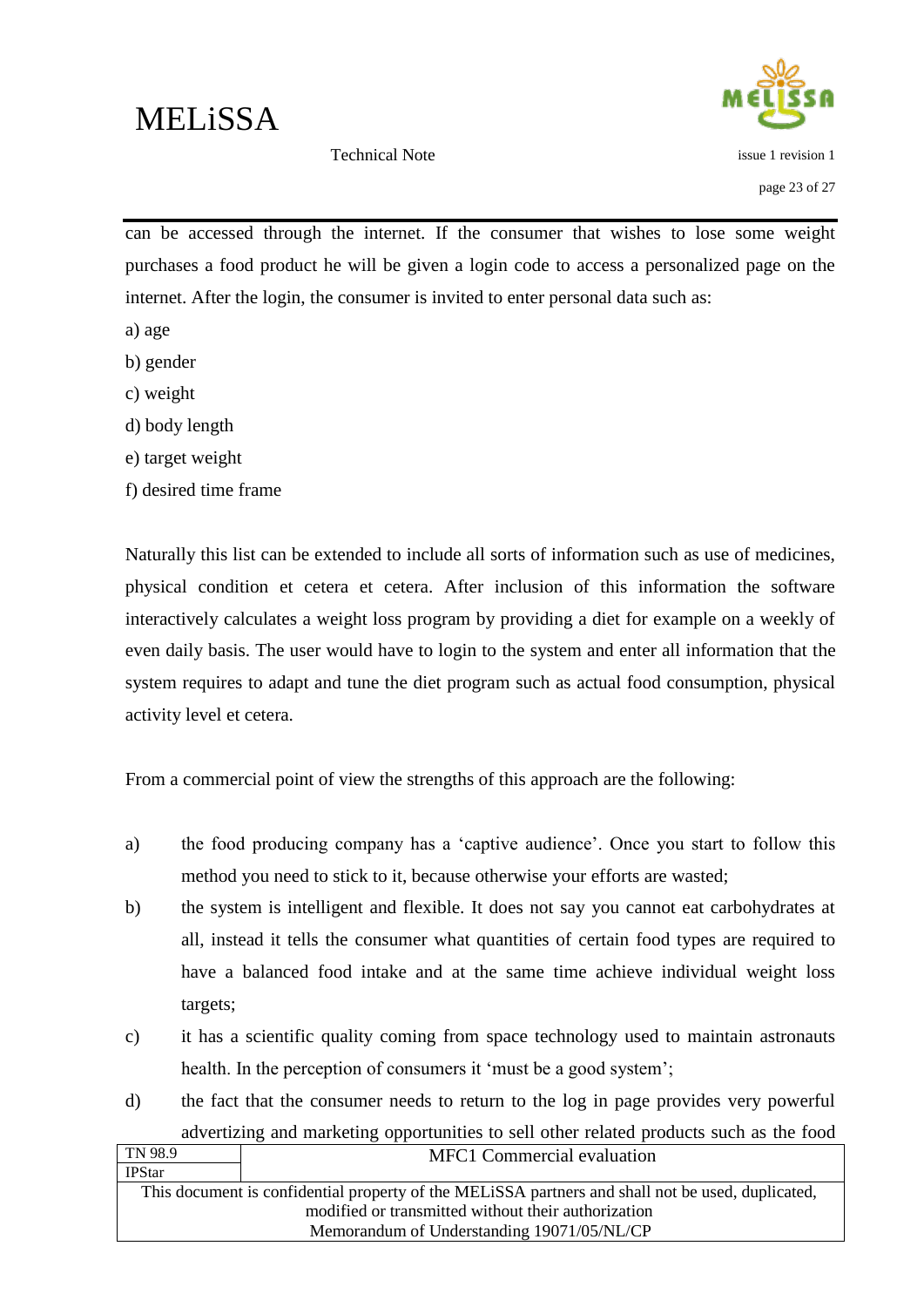

Technical Note

packages used within the program, food supplements, vitamins, books about healthy lifestyles, fitness machines, and even holiday trips to health resorts which are becoming increasingly popular.

The platform to deliver the software features would be the internet due the capability of interactive exchange between the "database" and the end user. Applications for smartphones could be a very good tool in view of its great accessibility while people are in transit. People need to be in touch with the system as often as possible.

One of the companies that could be approached to discuss this opportunity is Nutrition  $\&$ Santé. N&S is Number One in Europe on the dietetics and organic food markets. The group is present in all the main distribution networks and in all the principle dietetic and organic food sectors. One of the N&S strengths lies in its well-known brands: Gerblé, Isostar, Gerlinéa. Modifast, Céréal Bio, Soy. N&S is involved in nutritional research and constantly innovates to offer food solutions adapted to the pace of modern life.

Some markers about the company (2007)

- turnover: 260 M $\epsilon$ 

- 924 collaborators

- 3 skills: creation, fabrication, sales

- distribution in 41 countries

- 3 specialist production sites

- 3 branches in Spain, Italy and the Benelux

### <span id="page-28-0"></span>**5.5 Recommendations**

Technical:

- make detailed analysis of the current development status of the food database and the software

| $\vert$ TN 98.9                            | <b>MFC1</b> Commercial evaluation                                                                 |
|--------------------------------------------|---------------------------------------------------------------------------------------------------|
| <b>IPStar</b>                              |                                                                                                   |
|                                            | This document is confidential property of the MELISSA partners and shall not be used, duplicated, |
|                                            | modified or transmitted without their authorization                                               |
| Memorandum of Understanding 19071/05/NL/CP |                                                                                                   |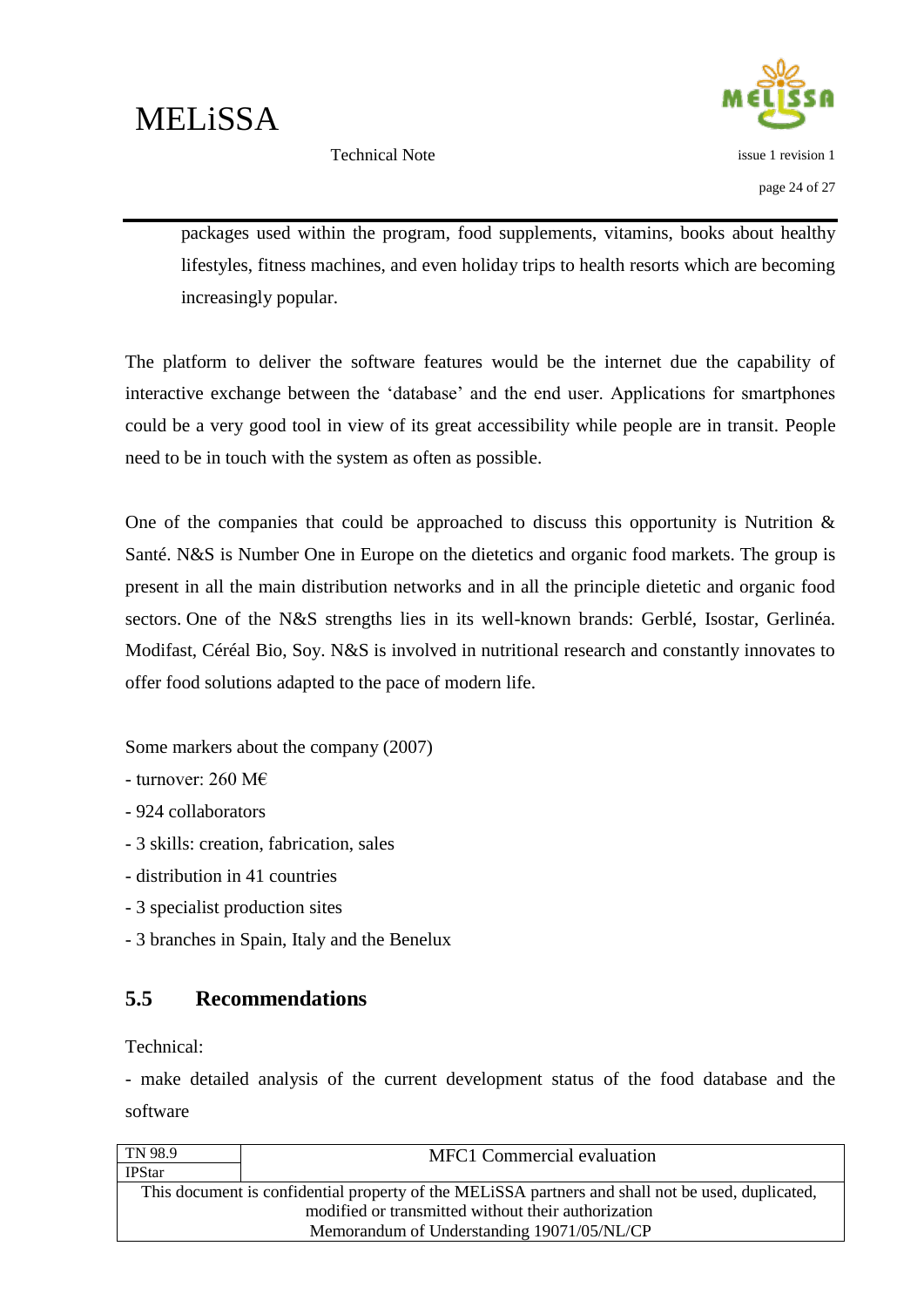issue 1 revision 1

- inventory of required modifications / improvements both with respect to the database and the user interface, database retrieval software and nutritional calculation modules

- create model including technical and functional specifications of the end product
- analysis and estimate of required efforts (time and money) to realize the modifications

#### Commercial:

- have initial discussions with the industry f.i. N&S
- close MoU with industry and involve them both from the product development point of view as well as from financial point of view

Legal:

- create partnership agreement with Ugent / UBP defining terms on the commercialization of the diet management system

| <b>MFC1</b> Commercial evaluation                                                                 |  |
|---------------------------------------------------------------------------------------------------|--|
|                                                                                                   |  |
| This document is confidential property of the MELISSA partners and shall not be used, duplicated, |  |
| modified or transmitted without their authorization                                               |  |
| Memorandum of Understanding 19071/05/NL/CP                                                        |  |
|                                                                                                   |  |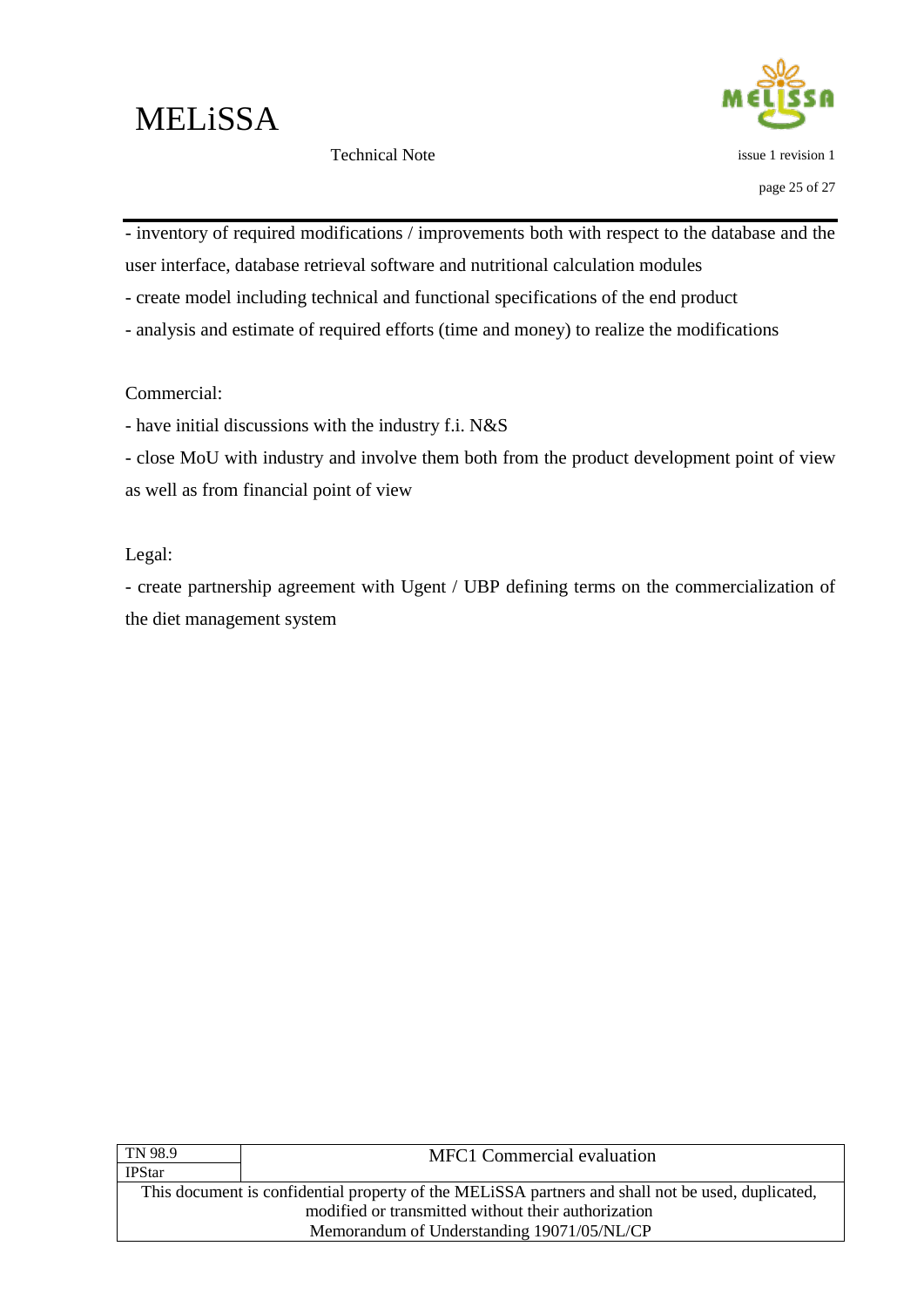

### <span id="page-30-0"></span>**6 Conclusion and action list**

#### <span id="page-30-1"></span>**6.1 Conclusions**

The commercial evaluation of the MFCP1 has shown that there are promising facets that justify further review. At the same time it must be acknowledged that the technology is largely still in its infancy. This can also be considered an advantage under specific conditions because it allows interested potential partners to be involved in the development process at an early stage. On the other hand most industrial partners are risk adverse and demand a "proof of principle" before they would consider an investment. Taking all aspects into consideration a focus on the diet management system and the nutrient solutions optimisation for Hydroponic Plant production appear the best candidates for successful technology transfer. The CCPP as well as the FPPS technology is either very early stage or the market appears to be rather small after a first evaluation.

### <span id="page-30-2"></span>**6.2 Action list**

Nutrient solutions:

- 1. Develop a report containing:
	- details about the of advantages of using MELiSSA technology for nutrient optimisation compared to traditional solutions;
	- a financial analysis of the costs and benefits attached to the use of optimized nutrient solutions;
	- make a long list of industrial players that are active in providing consultancy services to the agro-food production chain
- 2. create a business plan focusing on the sale of know how to companies that advise the agro-food industry;

| TN 98.9       | <b>MFC1</b> Commercial evaluation                                                                 |
|---------------|---------------------------------------------------------------------------------------------------|
| <b>IPStar</b> |                                                                                                   |
|               | This document is confidential property of the MELISSA partners and shall not be used, duplicated, |
|               | modified or transmitted without their authorization                                               |
|               | Memorandum of Understanding 19071/05/NL/CP                                                        |